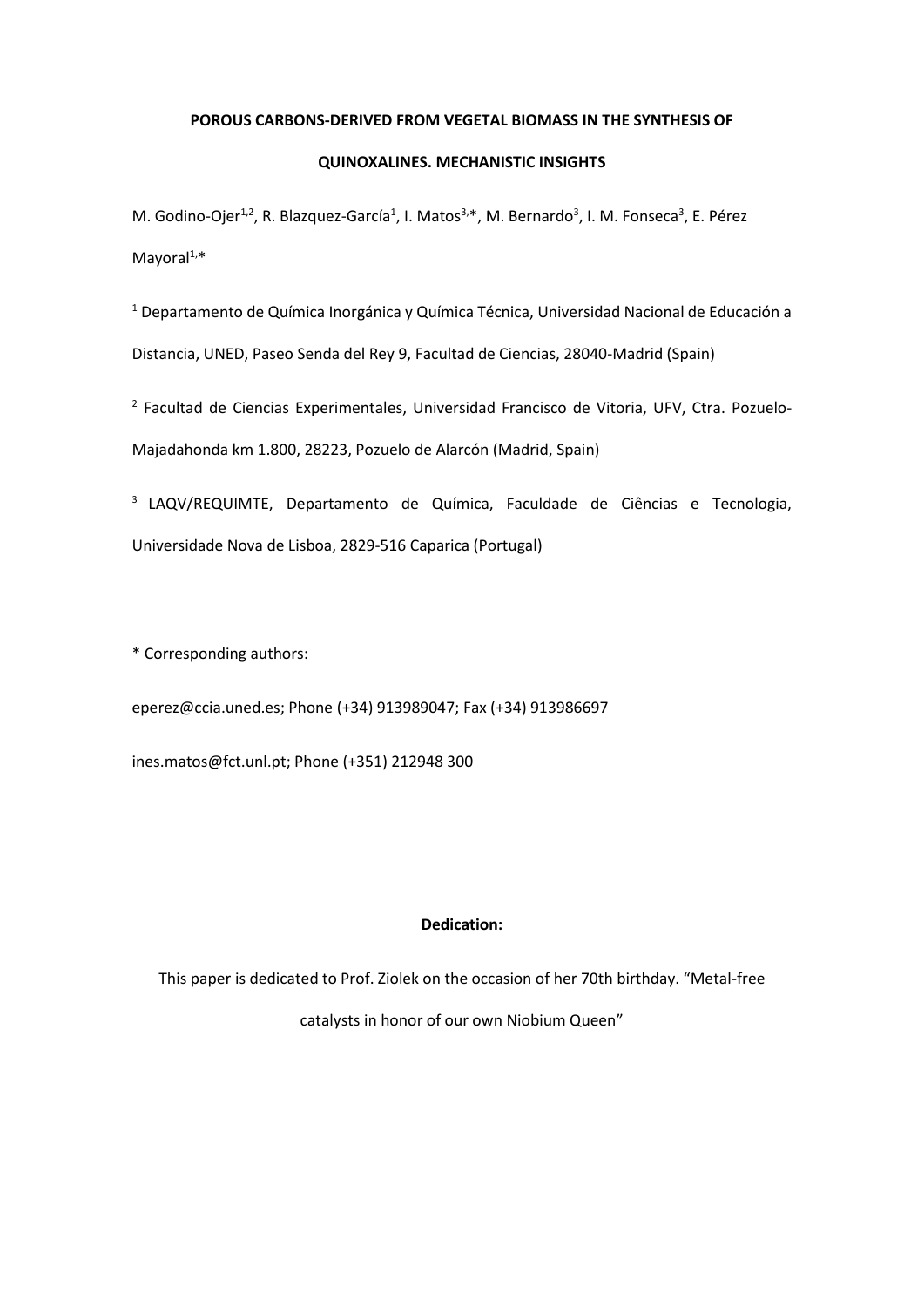### **Abstract**

We report herein for the first-time acid biomass-derived carbons from vegetal biomass, with high developed porosity, prepared through the integrating method comprising pyrolysis and surface phosphonation, able to efficiently catalyze the synthesis of quinoxalines from 1,2 diamines and  $\alpha$ -hydroxi ketones, under aerobic conditions. The obtained results indicate that the type and number of acid sites drive the reaction in terms of conversion and selectivity. Furthermore, our experimental and theoretical observations suggest that the preferred reaction pathway for this transformation, in the presence of the investigated acid carbon catalysts, involves cascade reactions including imination reaction between reactants, successive imineenamine and ceto-enol tautomerisms, heterocyclization followed by dehydration, and aromatization. While the acid sites seem to be a relevant role in each reaction step, the system formed by activated carbon and molecular oxygen could be behind the last oxidative reaction to give quinoxalines.

#### **Keywords**

Porous carbons, Nanocatalysts, Fine chemicals, Quinoxalines, Computational methods

#### **Highlights**

Acid biomass-derived carbons efficiently catalyze the synthesis of quinoxalines The reaction is mainly controlled by the type and number of acid sites in carbon catalysts The porosity of the investigated catalysts barely influences the observed reactivity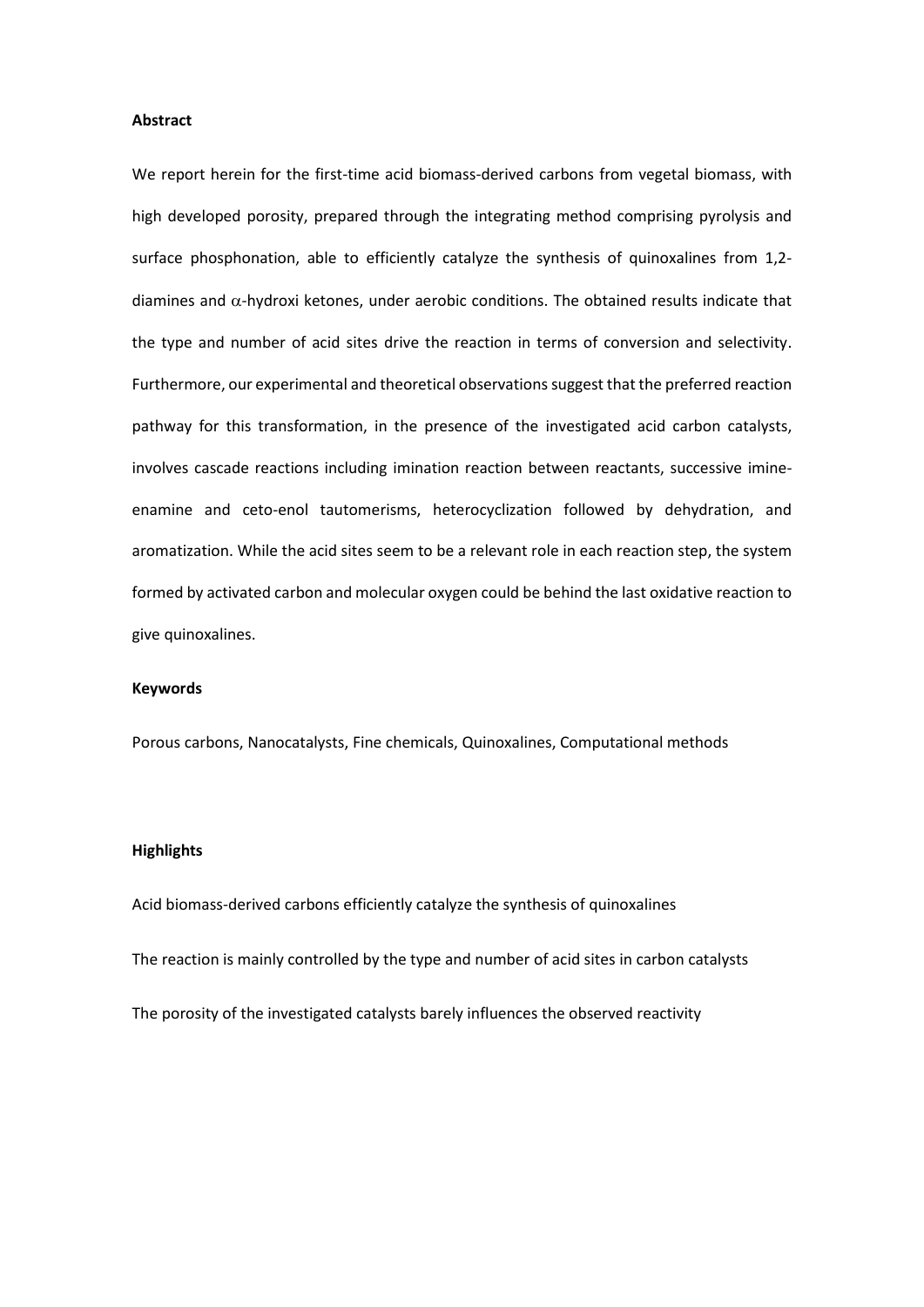#### **1. Introduction**

The use of biomass plays an important role on the development of renewable and sustainable systems presently known as circular economy. Lignocellulosic biomass can be easily converted into low cost and extraordinary versatile carbon materials with interesting physicochemical properties [1]. In the last decades, biomass has gained attention for energy applications, conversion into chemicals and char production, highlighting the related porous activated carbons (ACs) for adsorption processes [2]. *Hedychium gardnerianum* is an original plant of Asia (India, between the Himalayas and Nepal), which was introduced in the Portuguese islands of Azores and Madeira for ornamental reasons. It is an invasive plant that propagates preferentially in wetlands, forest and agricultural areas. Its rapid growth leads to formation of vast and dense colonies that suffocate the development of native vegetation, which may lead to the modification of the natural habitat of native animals and possible threats to the integrity of forest ecosystems, and it is necessary its periodic removal. This lignocellulosic material can therefore be considered a suitable raw material to obtain activated carbon with catalytic properties [3].

ACs have been widely investigated presenting a great variety of applications including catalysis [4]. In fact, the unique properties of these materials such as chemical and thermal stability, high surface areas, tunable textural properties and adapted surface chemistry make them almost ideal supports or catalysts to synthetize valuable compounds [5,6]. The porous structure can be strictly controlled by varying the synthesis conditions, aspect of supreme importance in liquid phase reactions in which diffusional limitations can exist. Biomass-derived carbon surface can be also functionalized in only one-step during the preparation process of the carbon or after that by using post-synthesis strategies, if specific functional groups do not tolerate the carbonization temperature. Particularly, biomass-derived carbons functionalized with hydrophilic groups have been reported in several organic transformations such as esterification/transesterification reactions involved in biodiesel production, etherification,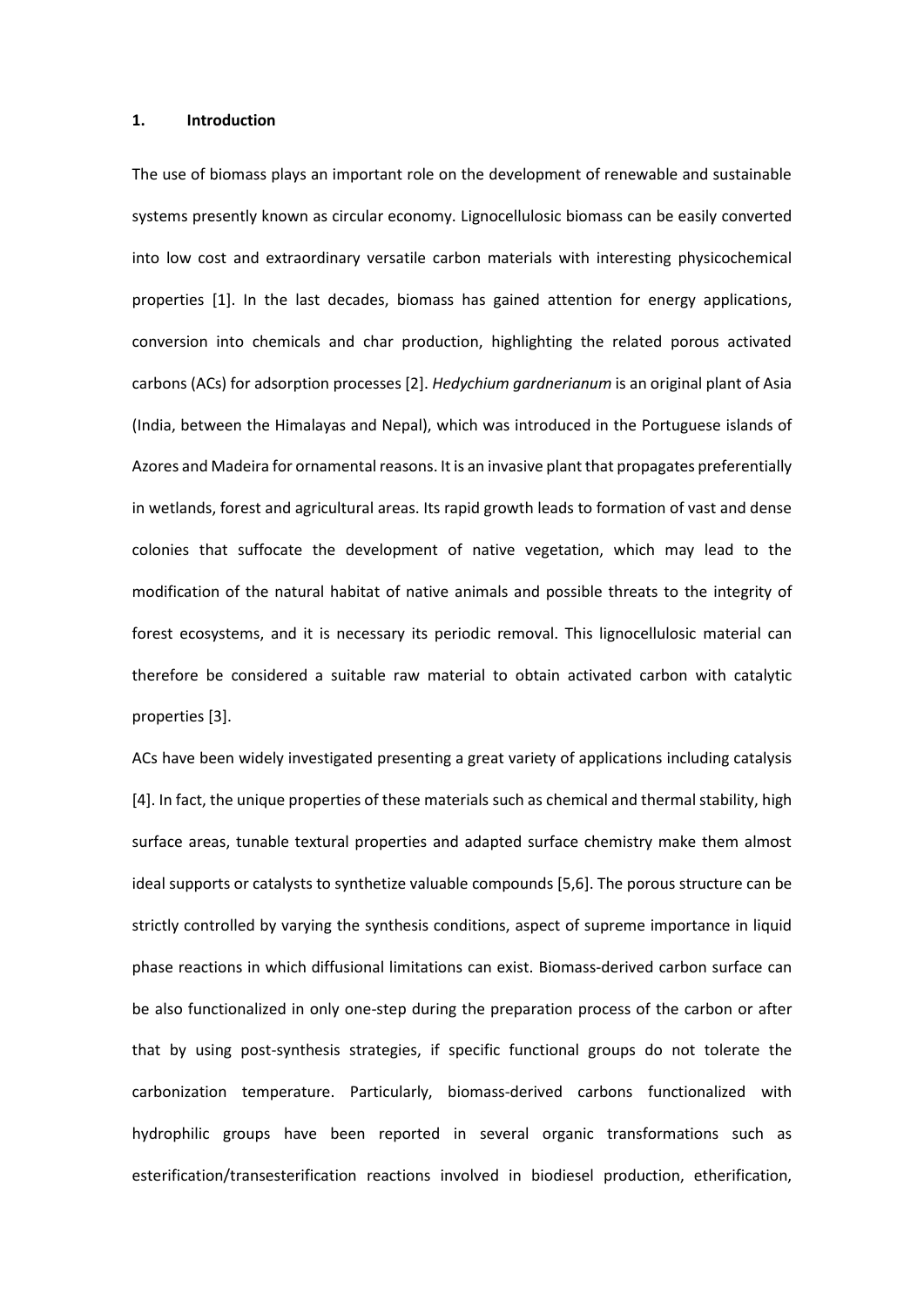acetylation, alkylation, dehydration, rearrangements, biomass transformations, among others [7]. However, to date there are no reports involving these kinds of carbon materials in catalyzing cascade reactions for the synthesis of biologically relevant heterocyclic systems [8][9]. In this context, the goal of this paper is focused onto the one-pot synthesis and characterization of phosphorous functionalized biomass-derived carbons, through the integrating method of pyrolysis and surface phosphonation, efficiently catalyzing the synthesis of quinoxalines. Quinoxaline is an important heterocyclic motif rarely in nature but showing a wide variety of biomedical applications [10]. The most investigated synthetic approaches to prepare quinoxalines consist of the reaction between 1,2-diamines and 1,2-dicarbonyl components,  $\alpha$ halo ketones and  $\alpha$ -hydroxi ketones. Among the catalysts reported for the synthesis of quinoxalines from  $\alpha$ -hydroxi ketones are iron exchanged molybdophosphoric acid [11], silicasupported sulfuric acid [12] and perchloric acid[13], silica gel [14], zeolites [15], metal-organic frameworks, particularly CuBDC [16], and more sophisticated carbon catalysts such as Ru/C [17] and carbon nanotube–gold nanohybrid [18], among others. In this context, we propose a new family of eco-friendly porous carbons, including both biomass-derived and synthetic carbon materials, with different textural properties and compositions, in which the porous surface is functionalized with different oxygenated functional groups emphasizing on acidic functions such as −CO2H, −SO3H and −PO3H2, tested in the formation of quinoxaline **1** from *o*-phenylendiamine **2** and benzoin **3** under aerobic conditions. It is based on our previous studies concerning acid metal-free carbons as highly efficient and environmental catalysts involved in cascade reactions for the synthesis of interesting heterocyclic systems, particularly quinolines and related compounds [19,20]. We seek to study the effect of the sample porosity and acidity in the synthesis of quinoxaline **1**, also considering the biomass valorization for the production of porous carbons highly actives. Additionally, mechanistic insights are also envisioned as function of our experimental and theoretical observations.

# **2. Experimental**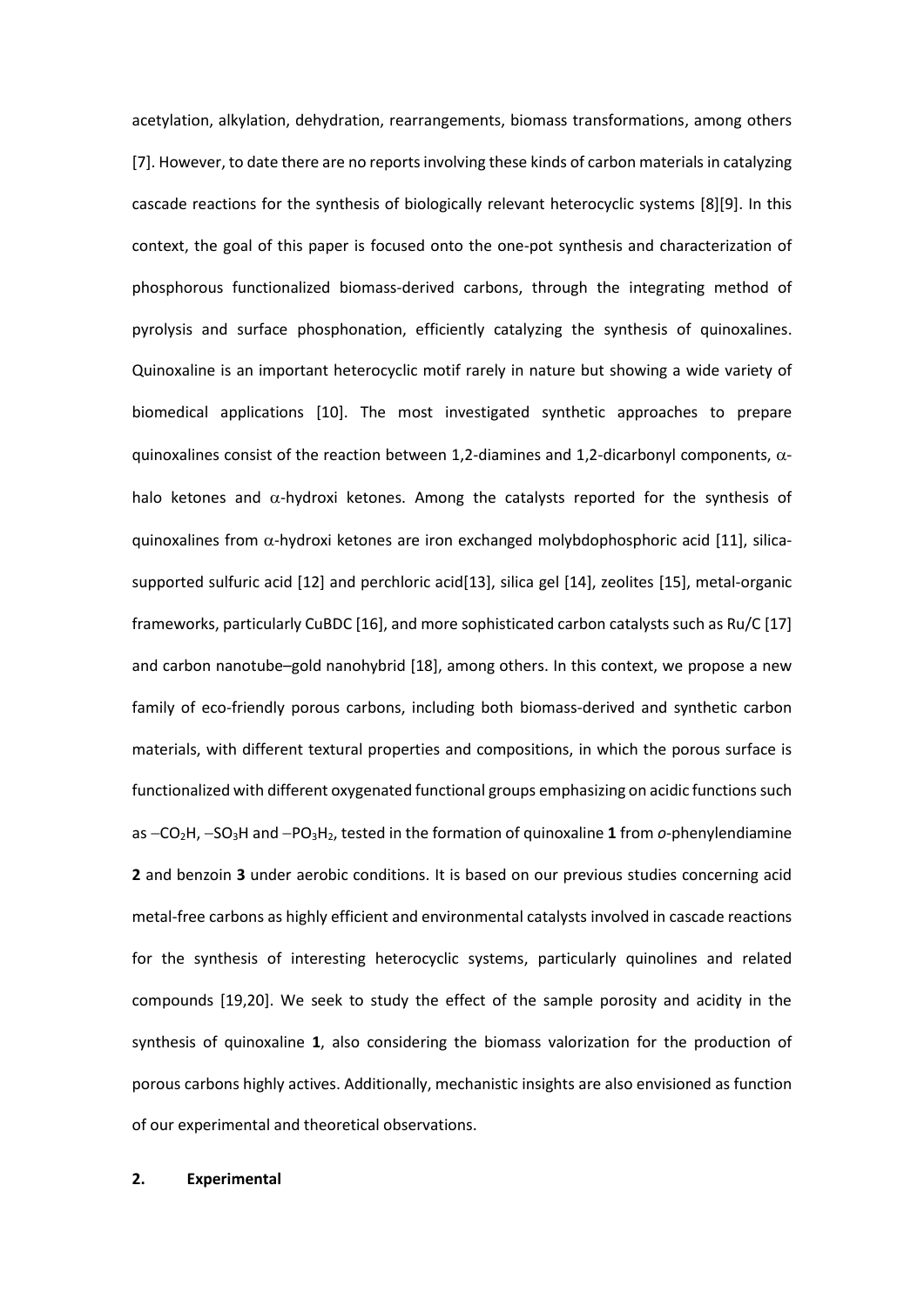#### **2.1. Preparation of the catalysts**

Three carbon series with different porous structure were prepared: (1) biomass-derived carbons obtained from the chemical activation of the invasive plant *Hedychium gardnerianum* with H<sub>3</sub>PO<sub>4</sub>. Two impregnation ratios (g biomass: g H<sub>3</sub>PO<sub>4</sub>) were used, 1:1 and 1:3; (2) xerogel mesoporous carbons prepared by resorcinol-formaldehyde polymerization. Modification of the pure carbon surface was carried out by using concentrated  $HNO<sub>3</sub>$  or  $HNO<sub>3</sub>$  and  $H<sub>2</sub>SO<sub>4</sub>$  treatments as reported by Matos et al. [21]; and (3) ordered mesoporous carbon according to the experimental protocol reported by Zhao group [22–24]. This method consists of the organicorganic self-assembly approach, using a soft template as a structure-directing agent. First a low molecular weight polymer, RESOL, from polymerized phenol and formaldehyde is prepared to be used as carbon precursor. Subsequently, the pure carbon was submitted to acid treatment with concentrated HNO<sub>3</sub>.

Carbon materials was labelled as follow: (1) biomass-derived carbons as RCB1 and RCB2 for impregnation ratios of 1:1 and 1:3, respectively; (2) xerogel as X followed by N (XN) when X treated with HNO<sub>3</sub> and S when XN was treated with H<sub>2</sub>SO<sub>4</sub> (XNS); (3) ordered pure mesoporous carbon as CZ followed by N (CZN) when CZ treated with HNO<sub>3</sub>. In this case, treatment of CZN with  $H_2SO_4$  was not achieved because the porous carbon is destroyed.

### **2.1.1. Synthesis of RCB1 and RCB2**

The biomass-derived ACs were prepared by using the stalks from the *Hedychium gardnerianum* plant collected at São Miguel Island, Azores. The stalks were washed thoroughly with water and then oven dried at 100 °C for several hours. Afterwards, the dried stalks were mill grounded to obtain particles with around 10 mm long x 2 mm wide. The biomass particles were then impregnated with  $H_3PQ_4$  (85 % w/w) at two different impregnation ratios, defined as the mass ratio of biomass to activating agent, 1:1 (RCB1) and 1:3 (RCB2). Basically, the biomass particles were immersed into acidic aqueous solutions with the known mass of activating agent and kept stirring at 50 °C for 5 h. After impregnation, the mixtures were oven dried for 1-2 days at 70 °C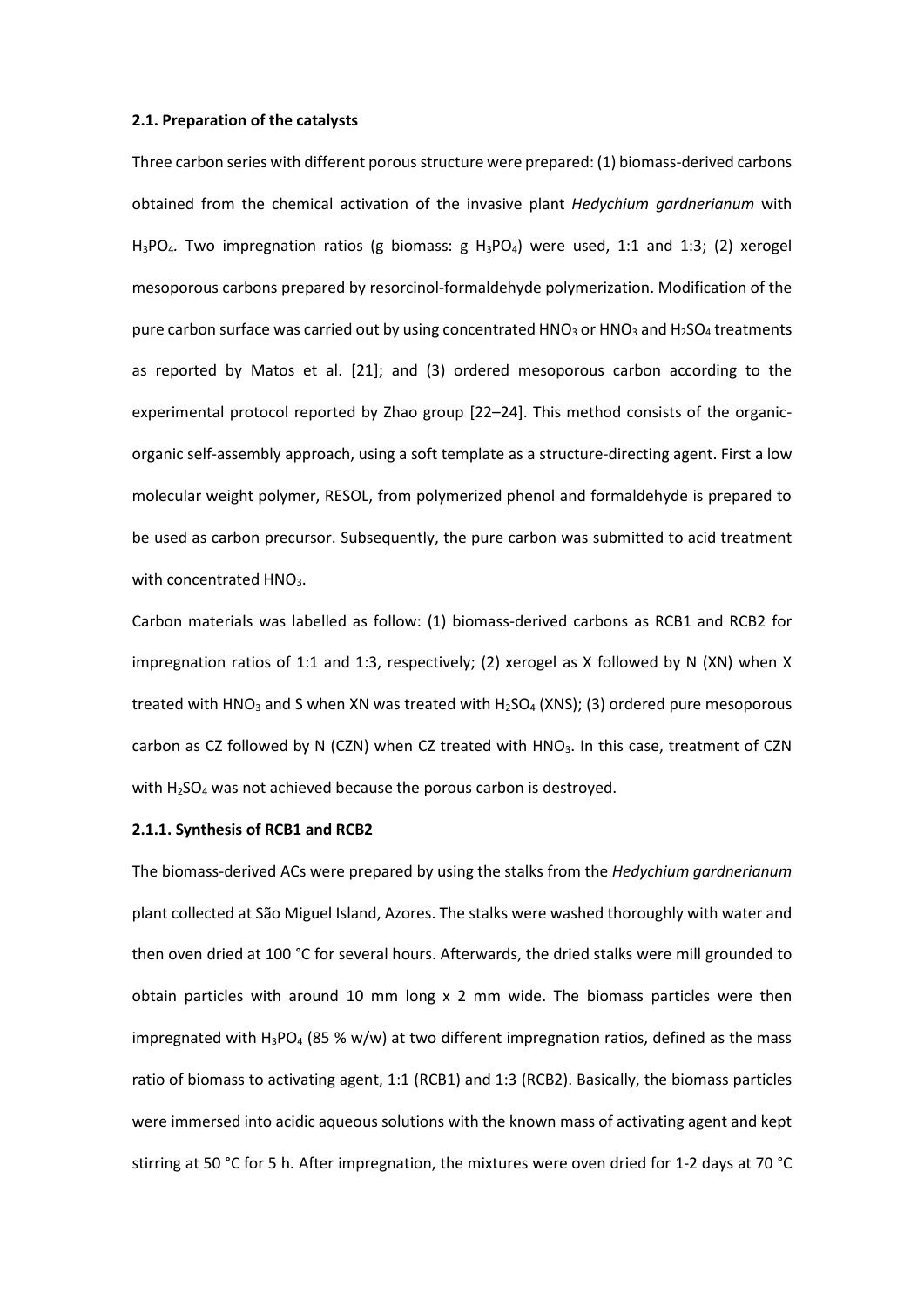to remove water. The impregnated samples were subsequently carbonized in a quartz reactor placed in an electric tube furnace at vertical configuration. The samples were heated to 500 °C, at 5 °C/min, and kept for 2 h under a  $N_2$  flow of 150 cm<sup>3</sup>/min. After cooling under  $N_2$  flow, the samples were Soxhlet washed with deionized water up to constant pH value (pH of deionized water). The washed samples were oven dried at 105 °C overnight.

#### **2.1.2. Synthesis of xerogel carbons, X**

The xerogel carbon samples were prepared according to Lin and Ritter [25] by sol–gel technique. The method includes the preparation of a solution containing 5% ( $w/v$ ) solids with a resorcinol/formaldehyde mol ratio of 1:2 and a resorcinol/sodium carbonate mol ratio of 50:1. The solution pH was adjusted with diluted HNO<sub>3</sub> until 6.2. Then, the solution was placed in an oven for 7 days at 85 °C, the resulting gel was washed with acetone and dried at 65 °C. Subsequently, the sample was subjected to a thermal treatment under a of 100 cm<sup>3</sup>/min N<sub>2</sub> flow using a heating rate of 0.5 °C/min, first for 5 h at 110 °C and then at 800 °C for 3 h. The obtained carbon was labelled carbon X.

The xerogel carbon  $(X)$  was oxidized by treatment with a nitric acid solution (13 M) for 6 h (1 g/20 cm<sup>3</sup>) at 90 °C, then washed with deionized water in Soxhlet until constant pH and dried in oven at 110 °C resulting in carbon XN.

The oxidized carbon (XN) was heated at 150 °C with concentrated sulfuric acid solution (1 g carbon/20 cm<sup>3</sup> sulfuric acid solution) for 13 h under  $N_2$  atmosphere, washed with deionized water in Soxhlet until pH 7 and then dried in oven at 110 °C (carbon XNS).

### **2.1.3. Synthesis of ordered mesoporous carbons, CZ**

Phenol (8 g) was dissolved in a 20% NaOH solution (0.371 g) and after formaldehyde (37 wt%, 14.5 g) was added dropwise. The mixture was kept at 75 °C for 1.5 h with stirring. The solution was neutralized with 1 M HCl and the water present was removed by vacuum distillation at temperature below 50 °C. The product was then dissolved in ethanol in order to obtain 20 wt% solution of RESOL. This solution was filtered to remove some solid NaCl, thus obtaining the final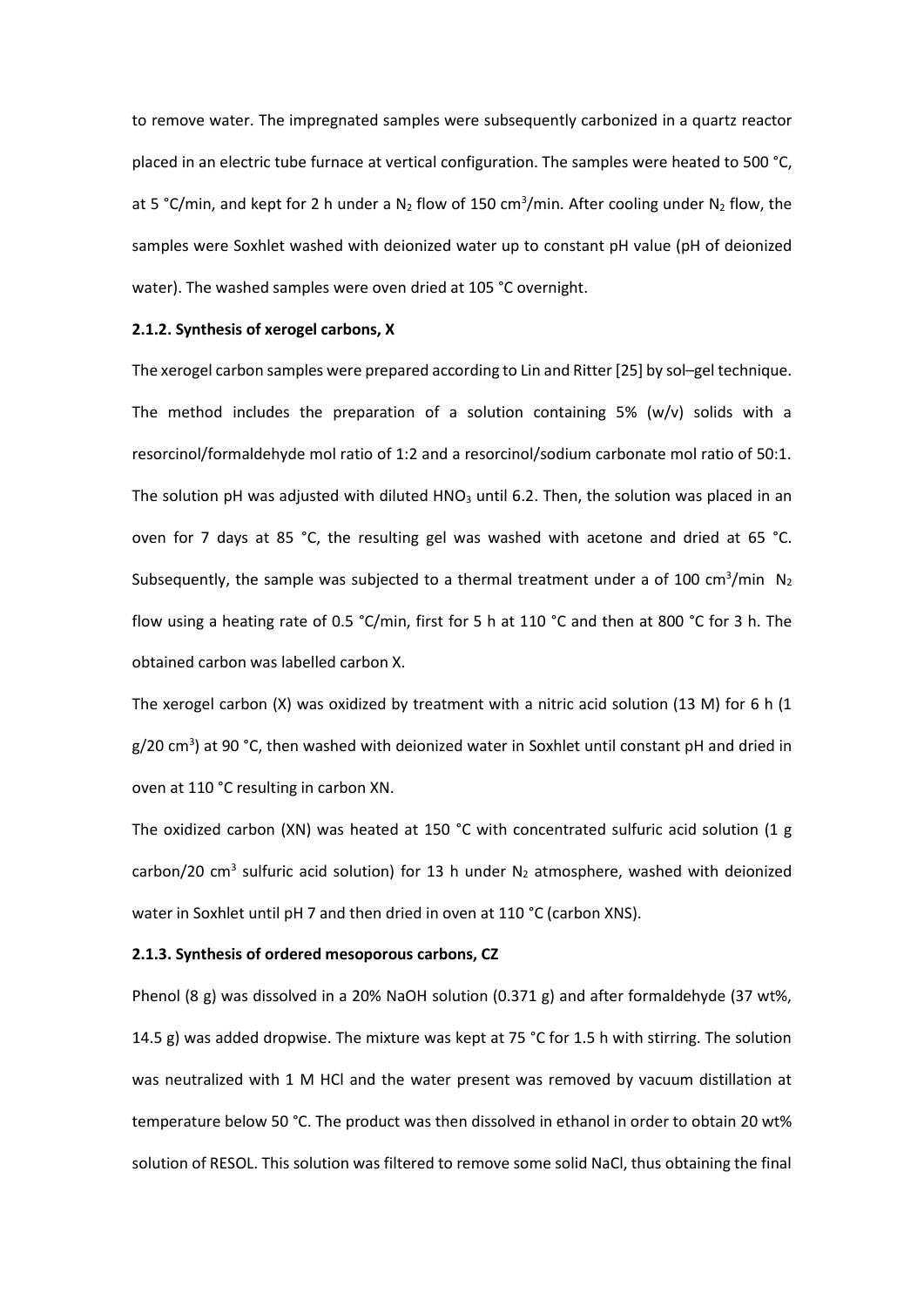RESOL solution. After the RESOL was prepared, the mesoporous polymer was synthesized. Pluronic F-127 (4.002 g) was dissolved in ethanol (40 g), and the ethanol RESOL solution (4.030 g) was added dropwise to the F-127 solution. The resulting mixture was transferred to dishes and allowed to dry at room temperature overnight. The resulting membrane was heated at 100 °C for 24 h in an oven. The carbonization of the mesoporous polymer was carried out at a heating rate of 1 °C/min and held for 2 h at 350 °C and 500 °C and finally for 5 h at 750 °C, under N<sub>2</sub> flow of 100 cm<sup>3</sup>/min, resulting in the ordered mesoporous carbon CZ. CZ surface was oxidized with HNO<sub>3</sub> with a 13 M solution, at 90 °C for 6 h (1 g/20 cm<sup>3</sup>). The materials were then washed with deionized water in Soxhlet apparatus until pH 7 and oven dried at 110 °C (carbon CZN).

### **2.2. Characterization of the catalysts**

Textural characterization was performed by  $N_2$  adsorption at -196 °C on an ASAP 2010 V1.01 B Micromeritics equipment. Elemental analysis of the carbon samples was carried out in a CHNS Analyser (Thermo Finnigan—CE Instruments, model Flash EA 1112 CHNS series). The pH at the point of zero charge ( $pH<sub>PZC</sub>$ ) was determined by reverse mass titration following the method proposed by Noh and Schwarz [26]. X-ray photoelectron spectroscopy measurements were done with an Axis Supra by Kratos Analytical using monochromated Al Kα radiation. With an Xray power of 225 W, the survey was recorded at a pass energy of 160 eV and served for elemental quantification. S 2p and P 2p detail spectra were recorded at 20 eV, whereas C 1s at 5 eV. Data analysis was done with CasaXPS. Fourier transform infrared (FTIR) spectra was obtained over the range 400−4000 cm−1 using a Cary 630 FTIR spectrometer equipped with a diamond attenuated total reflectance (ATR) of Agilent Technologies, with a thermoelectrically cooled dTGS detector and KBr standard beam splitter. All the spectra were recorded via ATR method with a resolution of 1 cm<sup>-1</sup>.

# **2.3. Catalytic performance**

Briefly, a mixture of *o*-phenylendiamine **2** (1 mmol) and benzoin **3** (1 mmol), in toluene (5 mL), in a three-necked vessel, equipped with thermometer, was placed on a multiexperiment work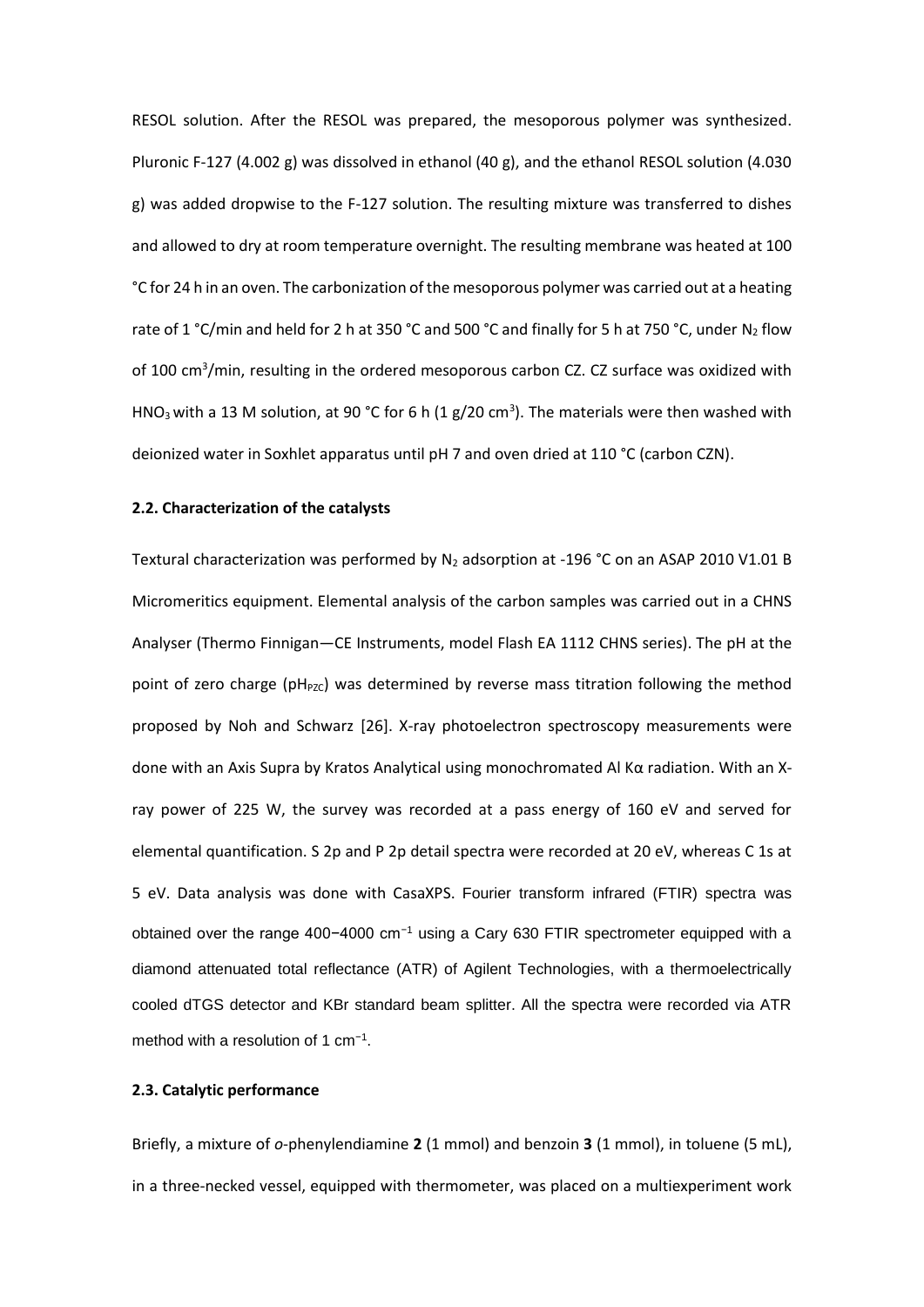station StarFish (Radley's Discovery Technologies IUK). When the temperature reaches 100 °C, the catalyst was added (25 mg) and the reaction mixture was stirred during 240 min. The samples were periodically taken at 15, 30, 60, 120, 180 and 240 min and the catalyst was filtered off and the solvent evaporated in vacuo. The catalysts were milled and sieved to dp < 0.25 mm, in order to avoid mass transfer limitations. Before use, carbon catalysts were activated at 60 °C overnight.

The reactions were followed by TLC chromatography performed on DC-Aulofolien/Kieselgel 60 F245 (Merk) using mixtures of  $CH_2Cl_2/EtOH$  98:2 as eluent. The reaction products were characterized by <sup>1</sup>H NMR spectroscopy. NMR spectra were recorded by using a Bruker AVANCE DPX-300 spectrometer (300 MHz for <sup>1</sup>H). <sup>1</sup>H chemical shifts in [D<sub>6</sub>]DMSO or CDCl<sub>3</sub> are referenced to internal tetramethylsilane. Experiments of Ultra Performance Liquid Cromatography-Mass Spectrometry (UPLC-MS) was achieved using the cromatograph UPLC Waters Acquity I Class coupled to mass spectrometer maXis II, Bruker (MS-ESI electrospray ionization, positive mode) Characterization data of quinoxalines **1**, **7** and **8** are in good agreement with those previously reported using other catalytic systems [27].

### **2.4. Computational methods**

All calculations were performed with the Gaussian 09 software package [28]. All geometries were optimized using B3LYP/6-31+G(d,p). The stationary points were characterized by means of harmonic vibrational frequency analysis. Thus, the transition structures were confirmed to be first-order saddle points. The imaginary frequency was inspected in each to ensure it represented the desired reaction coordinate. For key transition states the intrinsic reaction coordinate (IRC) was followed to ensure it connects the reactants and products.

Based on previous studies [20], we select the most reduced models simulating the active centers of the catalysts under study (Chart 1).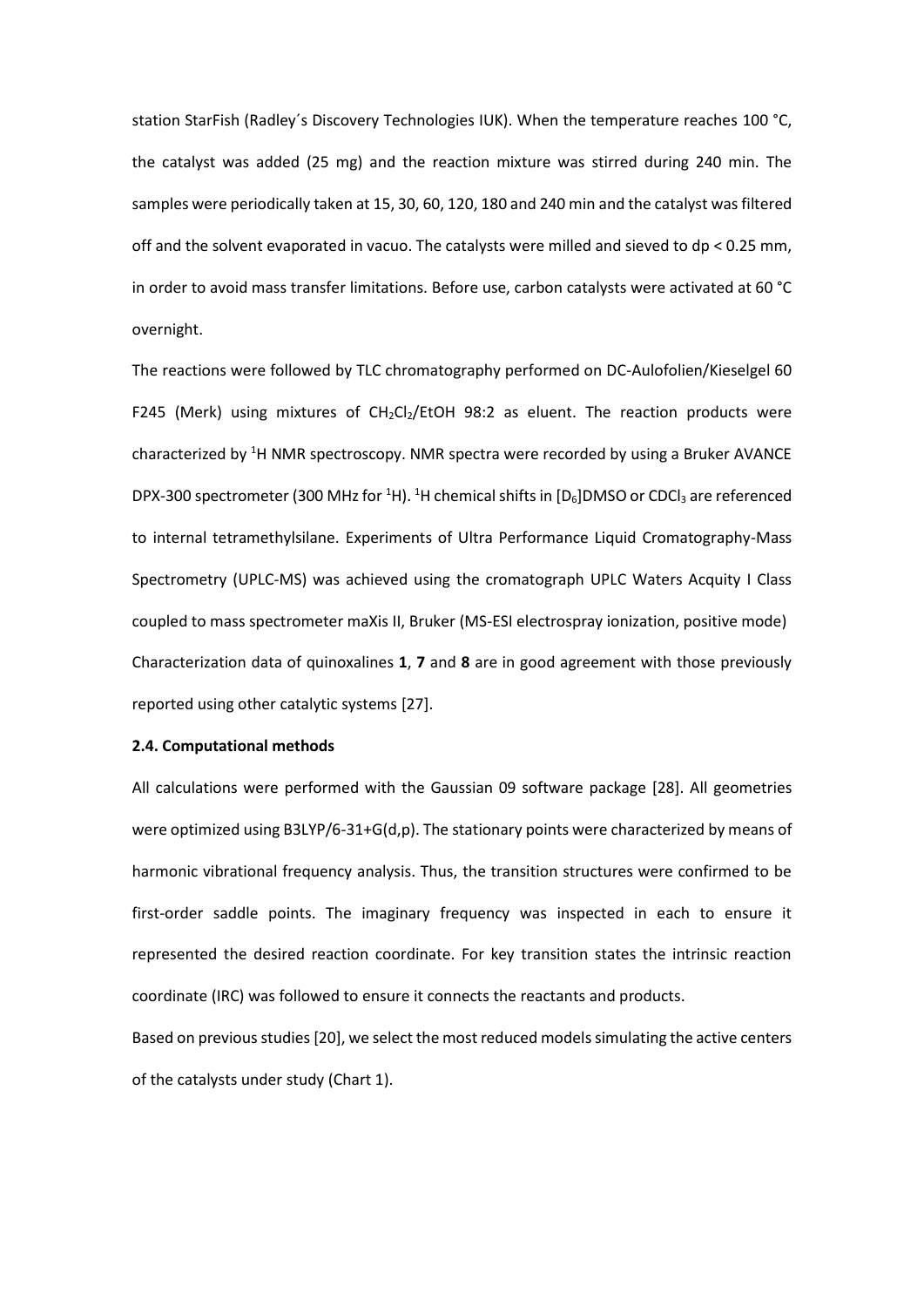

**Chart 1.** Selected reduced models simulating the acid active centers in the catalysts under study. (a) Carbons treated with HNO<sub>3</sub> (XN and CZN), (b) xerogel treated with HNO<sub>3</sub> but also with H<sub>2</sub>SO<sub>4</sub> (XNS) and (c) biomass-derived carbons activated with  $H_3PO_4$  (RCB1 and RCB2).

### **3. Results and discussion**

# **3.1. Synthesis and characterization of the catalyst**

We prepared three different series of acid metal-free porous carbons. Firstly, we synthetized two biomass-derived carbons by activation of invasive vegetal specie with different amounts of H3PO4. Furthermore, for comparison purposes we prepared two different pure carbonaceous materials, a mesoporous xerogel by resorcinol-formaldehyde polymerization and an ordered mesoporous carbon, which were subsequently modified by acid treatments to obtain carbons with different textures and acid character. The carbons were characterized to determine the features of the catalysts.

The textural characteristics of the biomass derived carbons presented in Table 1 allow concluding that the chemical activation of the *Hedychium gardnerianum* biomass with H3PO<sup>4</sup> is a suitable methodology to prepare ACs with highly developed porosity. It was possible to obtain a carbon with a BET area of 2197  $m^2 g^1$  and a pore volume of 1.39 cm<sup>3</sup>  $g^1$  (RCB2) which is comparable or even higher than many commercial carbons. RCB1 and RCB2 carbons present isotherms of type I (b) which means that these materials have pore size distributions over a wide range including wider micropores. Also, their isotherms present large H4 hysteresis, indicating that a large mesopore volume is also present [29]. It is also possible to observe that the increase in  $H_3PO_4$  amount in the preparation procedure favored the development of microporosity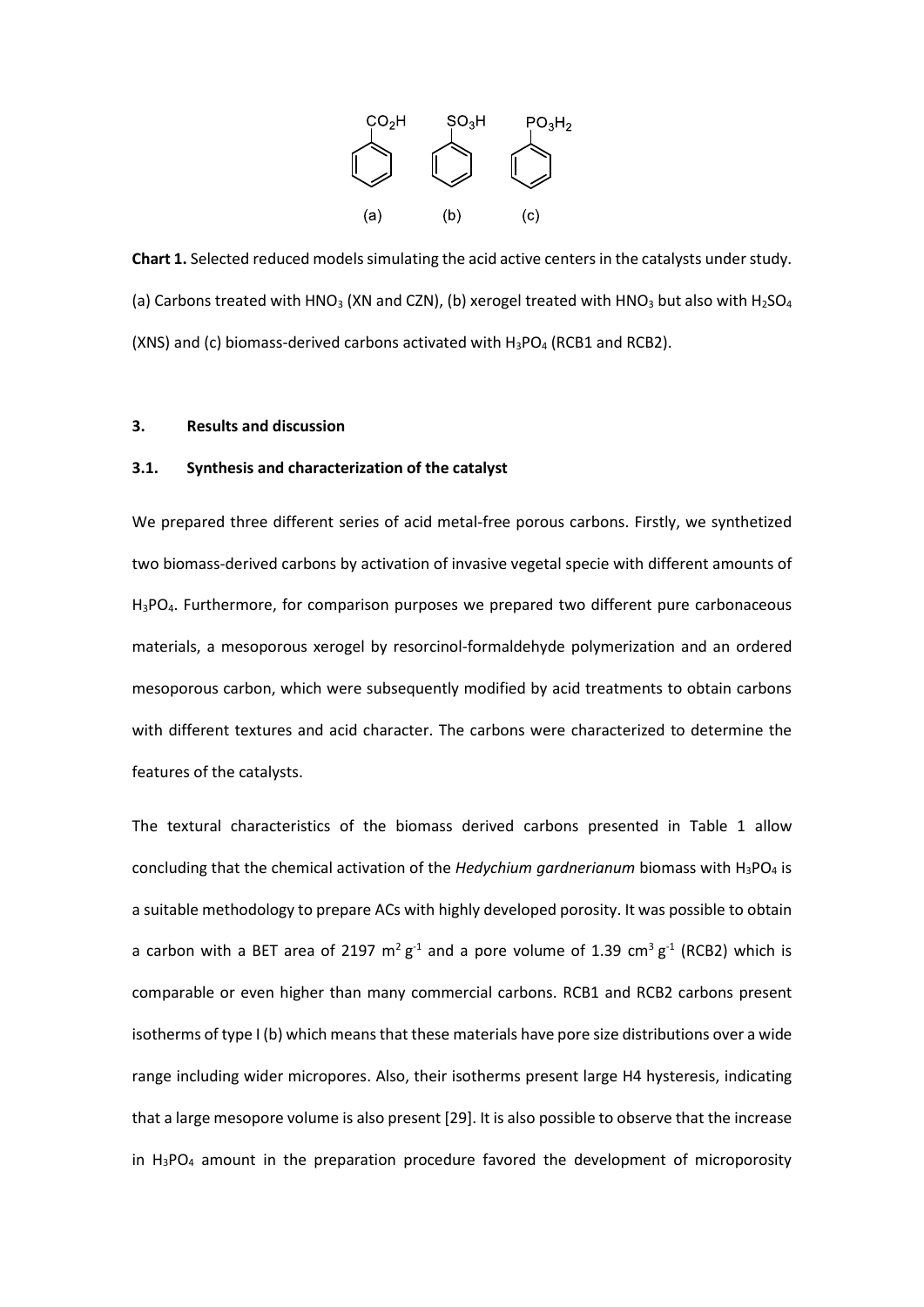increasing around 2.5 times the microporous volume (from 0.23 in RCB1 to 0.59 cm<sup>3</sup>  $g^{-1}$  in RCB2) while the mesoporosity only increase 1.3 times (Table 1).

Pore size distribution of the biomass derived carbons was obtained from the Non-Local Density Functional Theory (NLDFT) equilibrium model for carbon slit-shaped pores (Figure 1). Based on these calculations, these carbon samples have primarily micropores with a pore width around 1-1.8 nm. It can also be observed that RCB2 sample presents a higher content of mesopores with 2.3 - 4 nm width, but the content in mesopores with widths above 5 nm is very similar for both carbon samples.



**Figure 1.** NLDFT pore size distribution of the biomass derived carbons.

Table 1. Textural parameters obtained from N<sub>2</sub> adsorption-desorption isotherms of carbon samples.

| Catalyst   | $S_{BET}$ (m <sup>2</sup> g <sup>-1</sup> ) | $V_{micro}$ (cm <sup>3</sup> g <sup>-1</sup> ) | $V_{meso}$ (cm <sup>3</sup> g <sup>-1</sup> ) | $V_T$ (cm <sup>3</sup> g <sup>-1</sup> ) | $Dp_{\text{BJIH}}(nm)$ |
|------------|---------------------------------------------|------------------------------------------------|-----------------------------------------------|------------------------------------------|------------------------|
|            | <b>B.E.T.</b>                               | t-plot method                                  | <b>BJH</b> method                             | <b>Gurvitsh</b>                          | <b>BJH</b> method      |
| X          | 552                                         | 0.16                                           | 0.11                                          | 0.28                                     | 1.7                    |
| XN         | 347                                         | 0.11                                           | 0.45                                          | 1.14                                     | 1.53                   |
| <b>XNS</b> | 448                                         | 0.15                                           | 0.57                                          | 1.27                                     | 1.71                   |
| <b>CZ</b>  | 749                                         | 0.15                                           | 0.29                                          | 0.41                                     | 3.19                   |
| <b>CZN</b> | 576                                         | 0.10                                           | 0.22                                          | 0.37                                     | 3.40                   |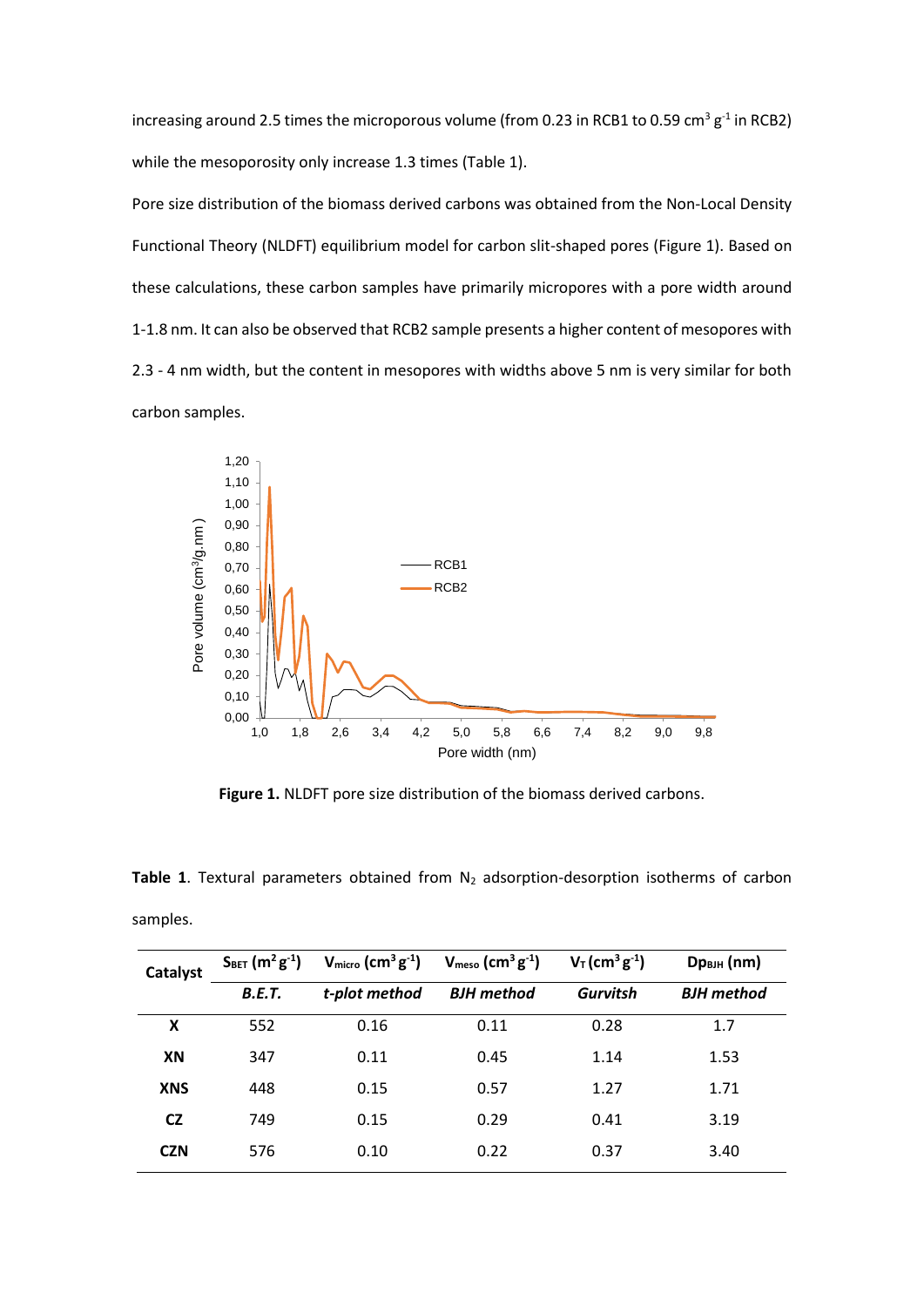| RCB1             | 1076 | 0.23 | 0.58 | 0.81 | 1.94 |
|------------------|------|------|------|------|------|
| RCB <sub>2</sub> | 2197 | 0.59 | 0.77 | 1.39 | 1.94 |

SBET – apparent surface area; B.E.T. - Brunauer, Emmet, and Teller method; Vmicro – micropore volume;  $V_{meso}$  – mesopore volume;  $V_T$  – total pore volume; Dp – pore diameter; BJH - Barrett, Joyner, and Halenda method.

The synthesized carbon CZ presents a BET area of 749  $m^2 g^1$ , value comparable to those of the literature [30], and a typical isotherm (type IV) and hysteresis (H2) for ordered mesoporous material. However, these carbons also present microporosity, probably developed in the walls of larger pores. The XN sample predominantly shows meso- and macroporosity presenting Smaller SBET.

The surface characteristics of the samples were also analysed by elemental analysis, XPS and  $pH<sub>PZC</sub>$  (Table 2 and 3). The elemental analysis of the biomass derived carbons revealed the high oxygen content of the samples, these results combined with the low values of  $pH_{pzc}$  of the RCB1 and RCB2 suggests that the activation with phosphoric acid alone resulted in not only high porosity, but also functionalization of the carbon surface. This effect is also probably due to the presence of phosphorous groups at the surface of the catalysts, which was confirmed by XPS studies.

The oxidation of the carbons surface resulted in the increase of oxygen content and consequent decrease in  $pH_{px}$  attributed to the introduction of acid functional groups. The treatment of XN with sulfuric acid resulted in a decrease of oxygen content but the acidity of the sample XS was increased, revealing the successful introduction of strong acid sulfonic groups in the sample.

**Table 2.** Surface chemistry characterization. Elemental composition (expressed on wt%) determined by elemental analysis (E.A).and  $pH<sub>PZC</sub>$  of the carbon materials.

| Sample |      |     | N   |     | O    | pH <sub>PZC</sub> |
|--------|------|-----|-----|-----|------|-------------------|
| Λ      | 89.9 | 0.9 | 0.0 | 0.0 | 9.2  | 9.7               |
| XN     | 73.9 |     | 0.4 | 0.0 | 27.8 | 3.3               |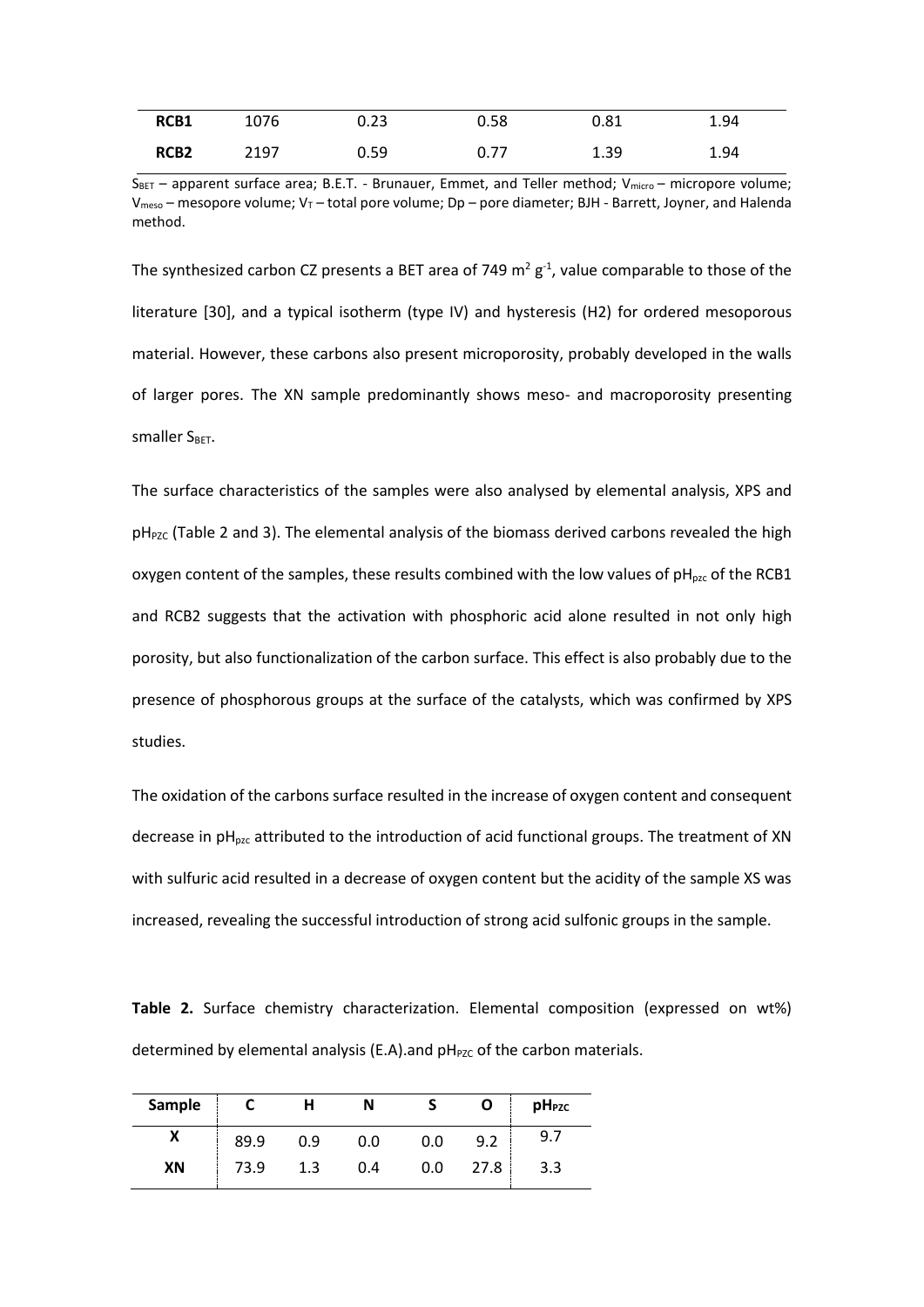| <b>XNS</b>       | 84.2 | 1.3 | 0.03 | 0.4 | 17.5 | 2.8 |
|------------------|------|-----|------|-----|------|-----|
| <b>CZ</b>        | 91.9 | 0.7 | 0.0  | 0.0 | 7.4  | 9.0 |
| <b>CZN</b>       | 73.3 | 1.2 | 0.7  | 0.0 | 24.8 | 3.2 |
| RCB1             | 62.3 | 2.3 | 0.5  | 0.0 | 35.0 | 2.4 |
| RCB <sub>2</sub> | 89.8 | 1.0 | 0.5  | 0.0 | 8.7  | 3.0 |



**Figure 2.** FTIR spectra of the carbon catalysts CZ, CZN, XN and RCB2.

The FTIR spectra of the different samples show some differences in the carbon materials (Figure 2). The CZ and CZN carbons present spectra with better defined bands probably due to the ordered nature of the material. All the carbons have bands in the same characteristic regions for carbon type materials [31]. The absorption bands around 2900  $cm<sup>-1</sup>$  are assigned to C-H stretching in aliphatic series, while the band at approximately 1730 cm<sup>-1</sup> is usually assigned to C=O stretching vibrations of ketones, aldehydes, lactones or carboxyl groups. Around 1580 cm<sup>-1</sup> is the band associated with the C–C vibrations in aromatic rings and the broad band between 1100-1200  $cm<sup>-1</sup>$  is common in oxidized carbons and normally assigned to the C-O stretching in acids, alcohols, phenols, ethers and/or esters groups. However, the CZN sample presents two distinct bands at 1370 and 1220  $cm<sup>-1</sup>$  also assigned to oxidized forms. In the same context, the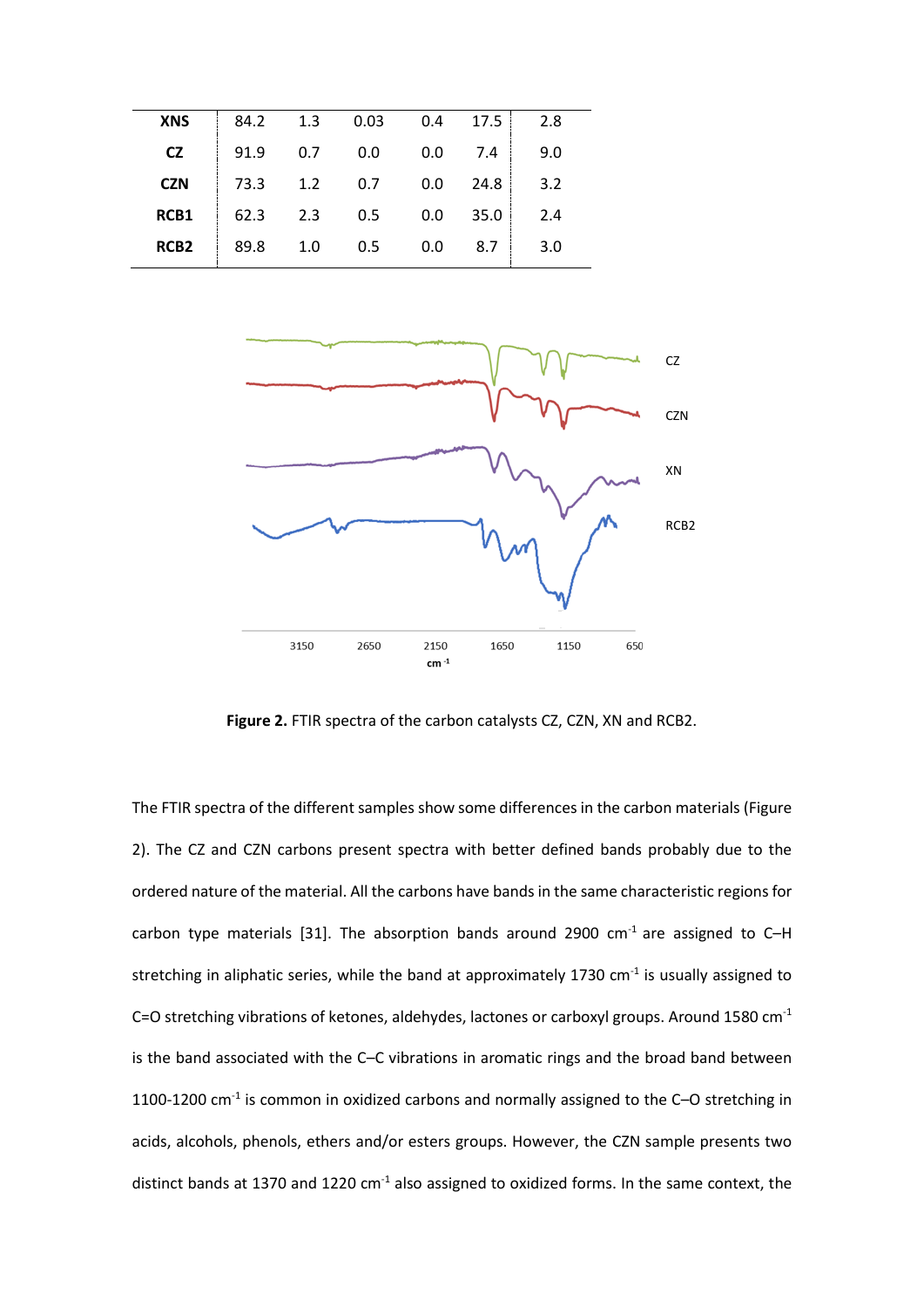biomass derived carbon presents an even broader band with a shoulder, which has also been reported as characteristic of carbons obtained using phosphoric acid and can be assigned to the stretching mode of hydrogen-bonded P=O, to O–C stretching vibrations in P–O–C (aromatic) linkage and to P=OOH [32].

**Table 3.** Surface chemistry characterization. Elemental composition (expressed on atomic %) of the carbon materials determined by XPS.

| Sample           | $C$ 1s <sup>[a]</sup> | $0 1s^{[a]}$ | $S 2p^{[a]}$ | $P 2p^{[a]}$ | $O/C^{[b]}$ | $O/C^{[c]}$ |
|------------------|-----------------------|--------------|--------------|--------------|-------------|-------------|
| XN               | 87.7                  | 12.2         | 0.0          | 0.0          | 0.14        | 0.28        |
| <b>XNS</b>       | 93.5                  | 6.4          | 0.2          | 0.0          | 0.07        | 0.16        |
| <b>CZ</b>        | 84.0                  | 16.0         | 0.0          | 0.0          | 0.14        | 0.06        |
| <b>CZN</b>       | 78.4                  | 23.6         | 0.0          | 0.0          | 0.23        | 0.25        |
| RCB <sub>2</sub> | 88.2                  | 9.14         | 0.0          | 2.3          | 0.10        | 0.07        |

[a] Determined by XPS; [b] atomic ratio determined by XPS; [c] atomic ratio determined by E.A.

The XPS study of the biomass derived sample RCB2 was particularly important to determine the presence of phosphorous in the resulting carbon matrix. The XPS P2p peak was located at binding energy (BE) around 133 eV and could be fitted to assign the contribution of two peaks one at 132.8 eV and another at 133.6 eV. These contributions to the P2p zone can be described as P groups directly bonded to a carbon site (CPO<sub>3</sub> or C<sub>2</sub>PO<sub>2</sub> group), or with a bridge O atom (COPO<sub>3</sub> or  $(CO)_{3}$ PO groups) [33,34].

Sample XNS is the only one where the sulphur element is observed, the BE values suggesting an oxidized form of sulphur probably in the form of sulphate or sulfonic groups (-OSO<sub>3</sub>H or  $-SO<sub>3</sub>H$ ][35].

The BE of the C1s spectrum characteristic of ACs are observed in all samples. The fitting of the C 1s peak of all samples showed a predominant C sp2 component and then a smaller contribution of oxidized forms of carbon, corresponding to alcohol/ ether (-COH, -COC-, O C(O-C\*)), carbonyl (–C=O), and carboxyl (COOH) functional groups at BEs of 286.3 eV, 287.8 eV and 288.7 eV respectively [36,37].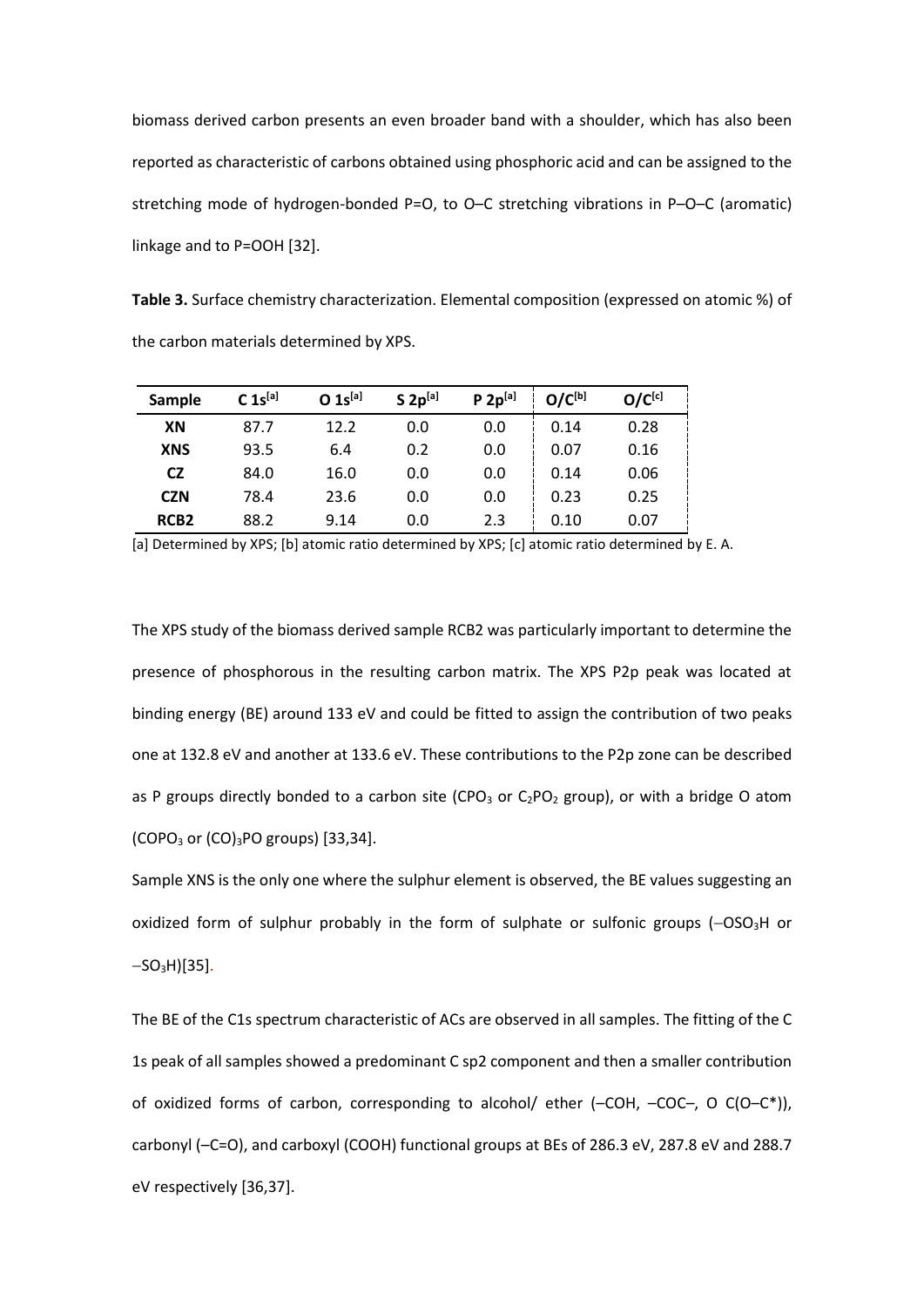For XN sample it is observed the predominance of alcohol or esters functional groups, while the biomass derived carbon RCB2 presented a more even contribution of the different functional groups. After oxidation, the sample CZN revealed a sharp increase in surface oxygen content and a stronger contribution of CO.

Sample CZN seems to present a homogeneous distribution of oxygen functional groups since the atomic ratio O/C determined by XPS is similar to the one determined by elemental analysis. The contrary trend is observed for the xerogel samples XN and XNS revealing a preferential oxidation and oxygen deposition inside the pores, thus not detectable by XPS.

On the other hand, for the RCB2 sample the atomic ratio O/C determined by XPS is similar to the value obtained for the O/C ratio determined by elemental analysis. Since the oxidation of the carbons resulted from the activation procedure, it was possible to obtain a material with a homogeneous distribution of the oxygen surface groups throughout the carbon.

### **3.2. Catalytic performance**

The catalysts were tested in the synthesis of quinoxaline **1** from *o*-phenylendiamine **2** and benzoin **3**, under aerobic conditions, in toluene, at 100 °C (Scheme 1).



**Scheme 1.** Synthesis of quinoxaline **1** from *o*-phenylendiamine **2** and benzoin **3**, under aerobic conditions, in toluene, at 100 °C, catalyzed by porous carbon materials.

Firstly, we check the catalytic behavior of a pure carbon such as CZ for comparison with the modified sample CZN. Figure 3 depicts the conversion of diamine **2** *vs* time for both catalysts. As it can be observed, carbon CZ is active in the selected reaction with high conversion values but diminished selectivity to quinoxaline **1** (Figure 3).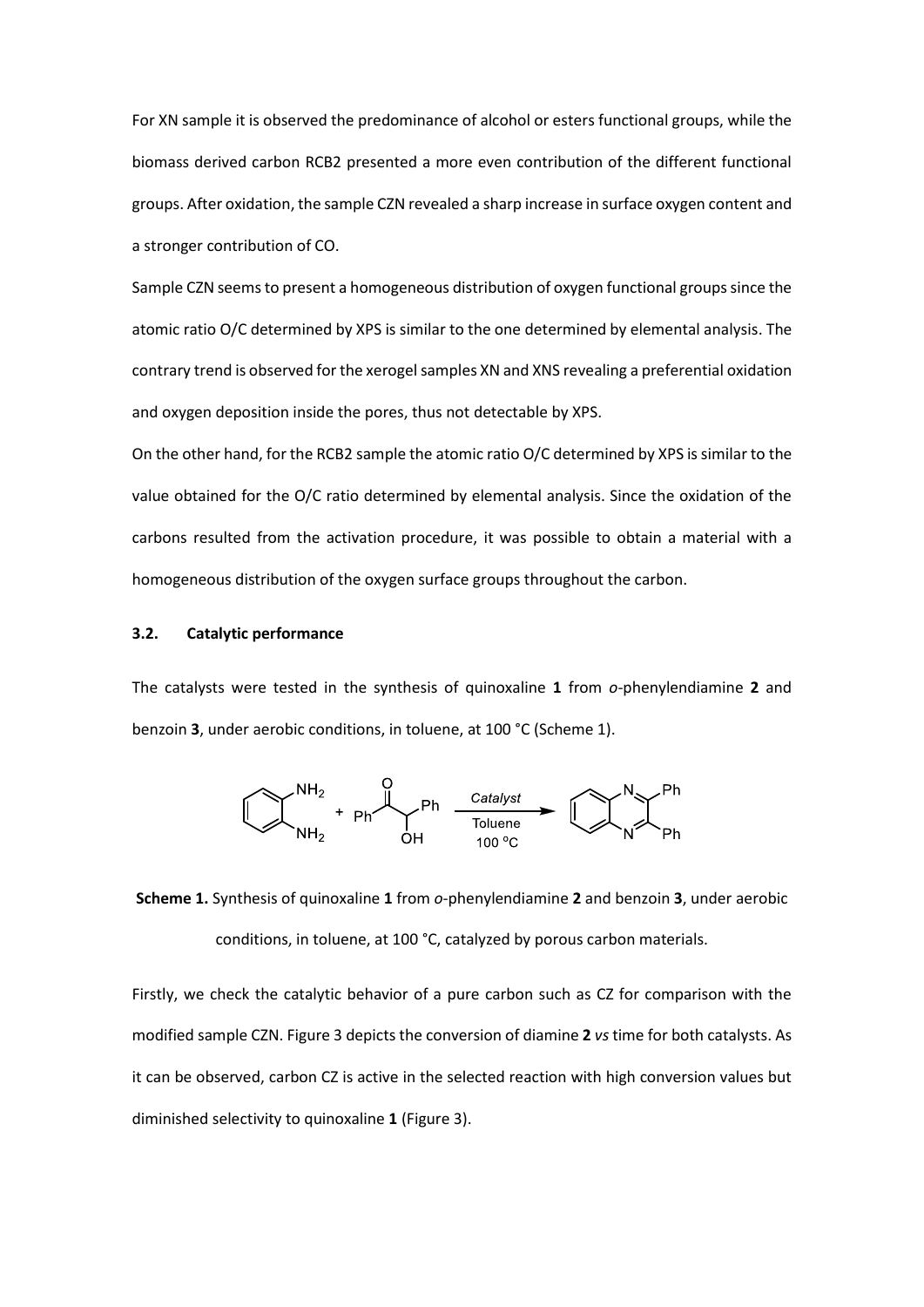

**Figure 3.** Synthesis of quinoxaline **1** from *o*-phenylendiamine **2** and benzoin **3**, under aerobic conditions, in toluene, at 100 °C, catalyzed by CZ and CZN catalysts.

The analysis of the  $1H$  NMR spectra of the samples at different reaction times reveals the formation of the corresponding quinoxaline **1** (27%, 2h) together with the intermediate **4** (49%, 2h) as major reaction product, these results in good agreement with previous studies using graphite as catalyst [38]. It was also detected the presence of additional signals in the aromatic region at  $\delta$  = 8.2, overlapping the corresponding signals of aromatic protons in quinoxaline skeleton. The absence of any aliphatic protons strongly suggests the formation of additional intermediate specie whose structure could be assigned to compound **5** (Scheme 2) as also suggested by UPLC-MS experiments. The obtained results suggest that the carbon matrix predominantly catalyzes the conversion of reagents into the intermediate compound **4**. Both samples, CZ and CZN, barely show differences on their textural properties but also in the acid-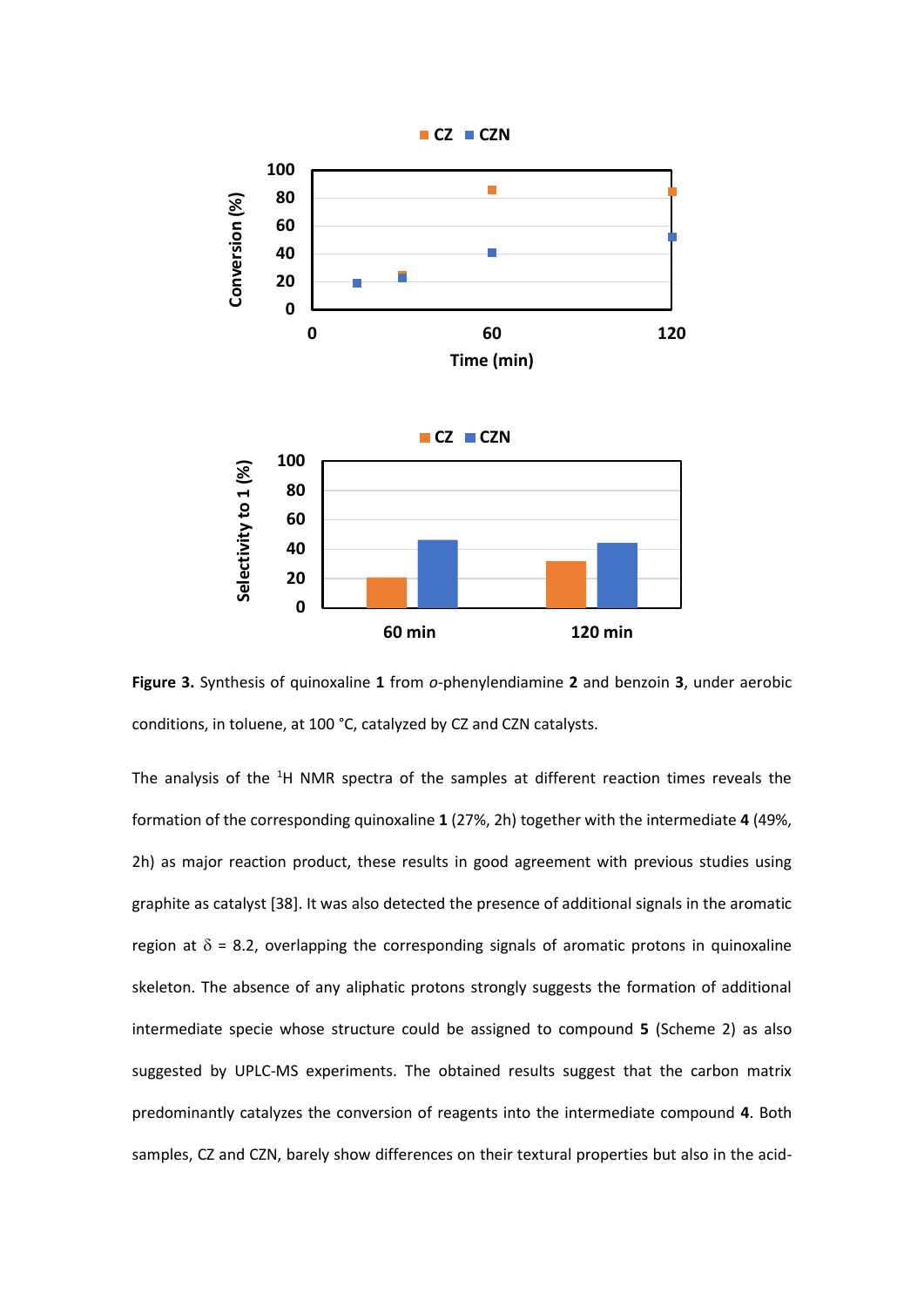base properties, CZN showing high acid character (pH<sub>PZC</sub> 3.2 vs 9 for the CZ sample). Therefore, the observed reactivity is attributed to the presence of acid functions in CZN sample, as expected.

Scheme 2 also summarizes the accepted mechanisms reported for the investigated reaction consisting of the cascade reactions condensation-dehydration-cyclization and aromatization (Scheme 2, Path a) [39] or initial benzoin oxidation followed by double condensation and dehydration to yield 2,3-diphenylquinoxaline **1** (Scheme 2, Path b) [11]. It is noticeable that in our case benzyl **6** as oxidation product from benzoin or intermediate compound **7** were not detected. Therefore, these results open the doors to consider other alternative reaction pathway for the formation of quinoxaline **1** in the presence of acid carbon catalysts probably following the Path c.



**Scheme 2.** Reaction mechanisms accepted for the synthesis of quinoxaline **1** (Path a and b). Alternative pathway for the synthesis of quinoxaline **1** in the presence of acid carbon catalysts

(Path c).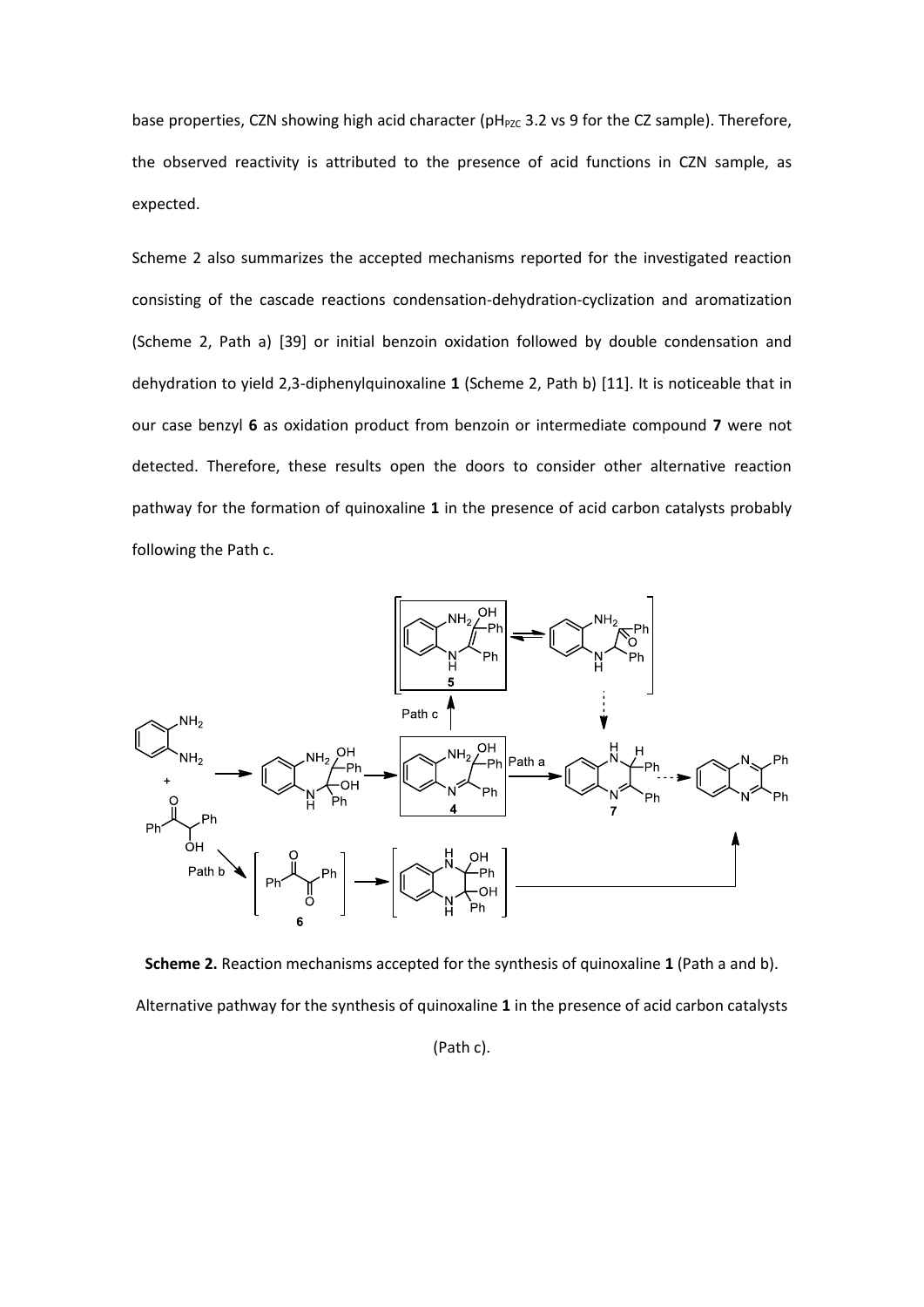Following our ongoing investigations, we explore the reaction under the same experimental conditions in the presence of porous carbon xerogels (Figure 4). XN catalyst results in the highest conversion values compared to XNS sample although with diminished selectivity to product **1**. In this case it seems that the important feature to selectivity is type and strength of acid sites. The number of acid sites may account for activity, but the type of acid sites determine selectivity. In both cases no evident relation is found between textural properties and catalytic performance. The reaction also occurs at lower temperature (80 °C) giving lower conversion values (XN = 61%; 3 h) with maintained selectivity, as expected. The non-activated XN catalyst leads to lower conversion values but surprisingly superior selectivity at all reaction times, this effect attributed to the presence of water on the hydrophilic surface, as briefly commented in mechanistic consideration section.



Figure 4. Synthesis of quinoxaline **1** from *o*-phenylendiamine **2** and benzoin **3**, under aerobic conditions, in toluene, at 100 °C, catalyzed by xerogels XN and XNS.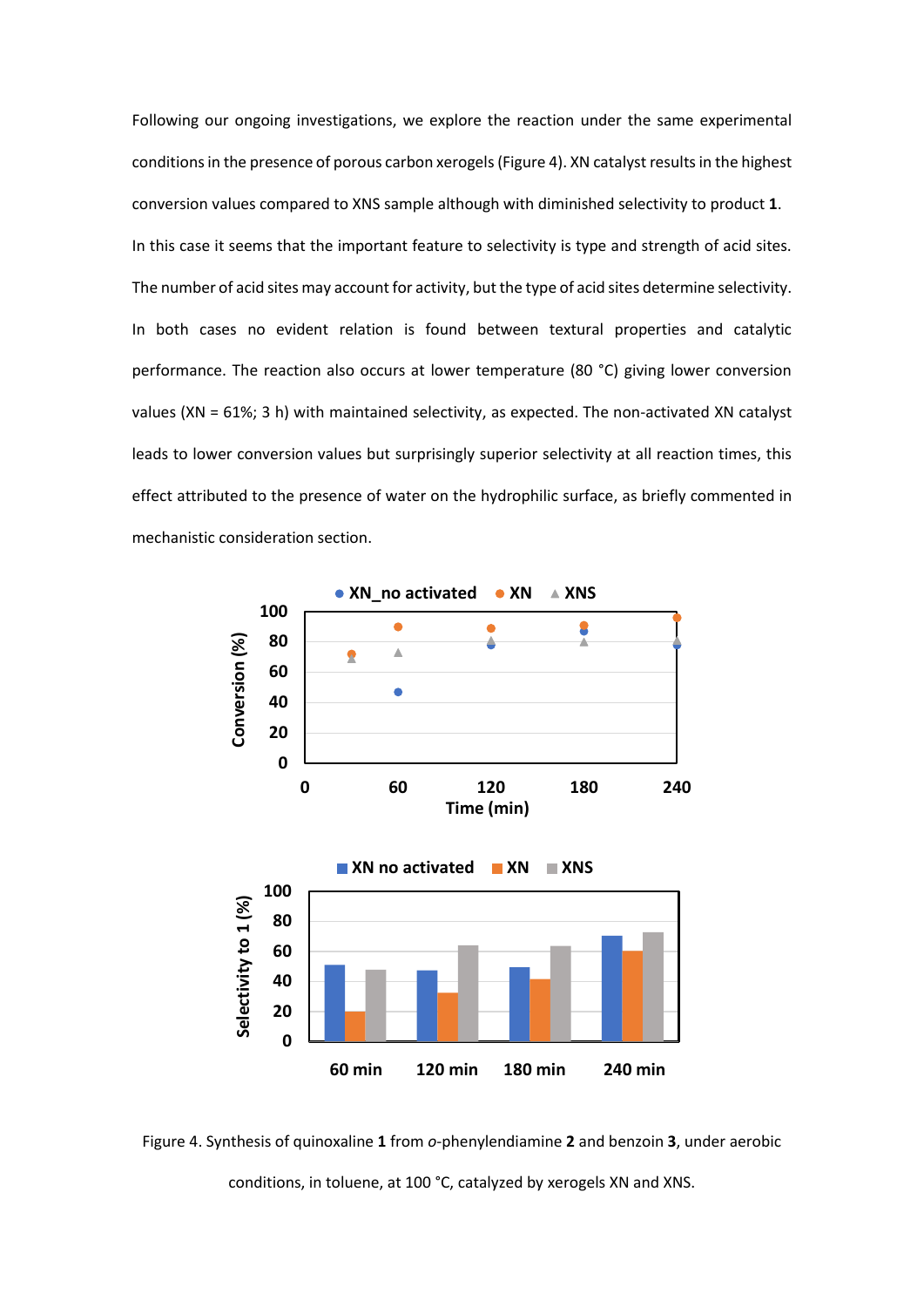Comparing both XN and CZN samples it was observed and increase of conversion values for XN but a diminished selectivity to **1** increasing with reaction time. Given the almost equal acidity of both samples, the higher selectivity for CZN could be because of the ordered channel structure. Finally, we check the biomass-derived carbons in the reaction without almost differences on their catalytic behavior in terms of conversion and selectivity (Figure 5).



**Figure 5.** Synthesis of quinoxaline **1** from *o*-phenylendiamine **2** and benzoin **3**, under aerobic conditions, in toluene, at 100 °C, catalyzed by biomass-derived porous carbons.

Given the high microporosity of RCB1 and RCB2 complemented by the presence of mesoporous, high conversion was expected, although it seems in this case the textural parameters were not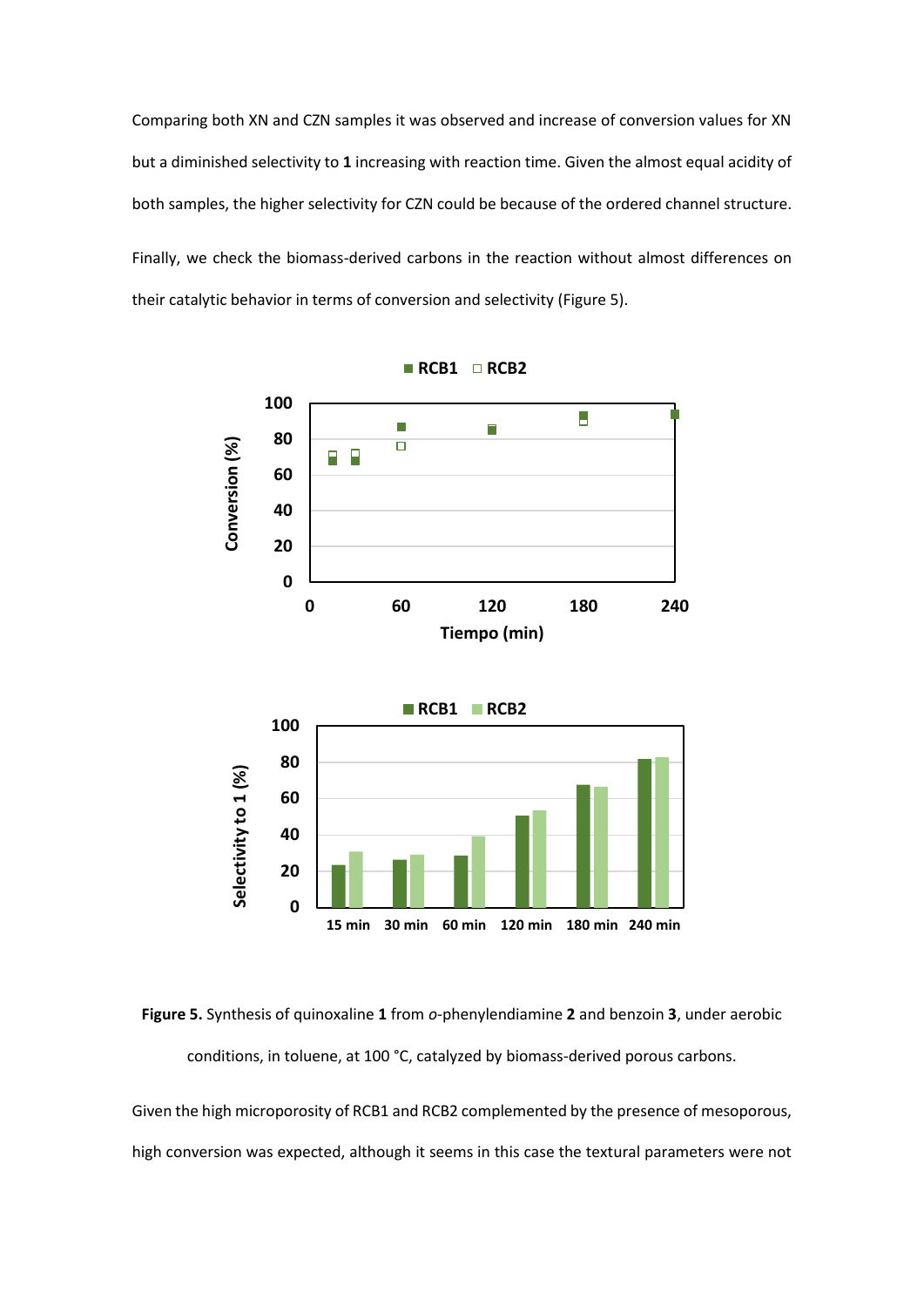enough to differentiate the catalysts. While XN and RCB1 or RCB2 give similar conversion values, selectivity to **1** was notably increased in the presence of biomass-derived carbons. Similarly, as for XN and XNS, the enhanced selectivity seems to be related with the type and strength of acid sites. Although XN presents higher amount of oxygen acid sites (detected by XPS), the presence of sulfur or phosphor acid groups drives the reaction for the desired product. Therefore, it seems that the reaction selectivity is mainly controlled by the type and strength of acid catalytic centers following the order XNS > RCB2 > XN at shortest reaction times (Figure 6). The lower selectivity for biomass-derived samples regarding to XNS (after 1 and 2 h) although increased with the time could be related to the high adsorption of intermediate species (*see* mechanistic considerations section).



**Figure 6.** Selectivity to **1** for the investigated acid carbon catalysts.

Figure 7 shows the evolution of the reaction catalyzed by RCB2 sample in which it can be observed the formation of quinoxaline **1** while both intermediate compounds **4** and **5** disappearing. Additionally, recycles experiment was carried out by using RCB2 sample observing diminished conversion values of around 10% for the second and third cycles with maintained selectivity to **1**.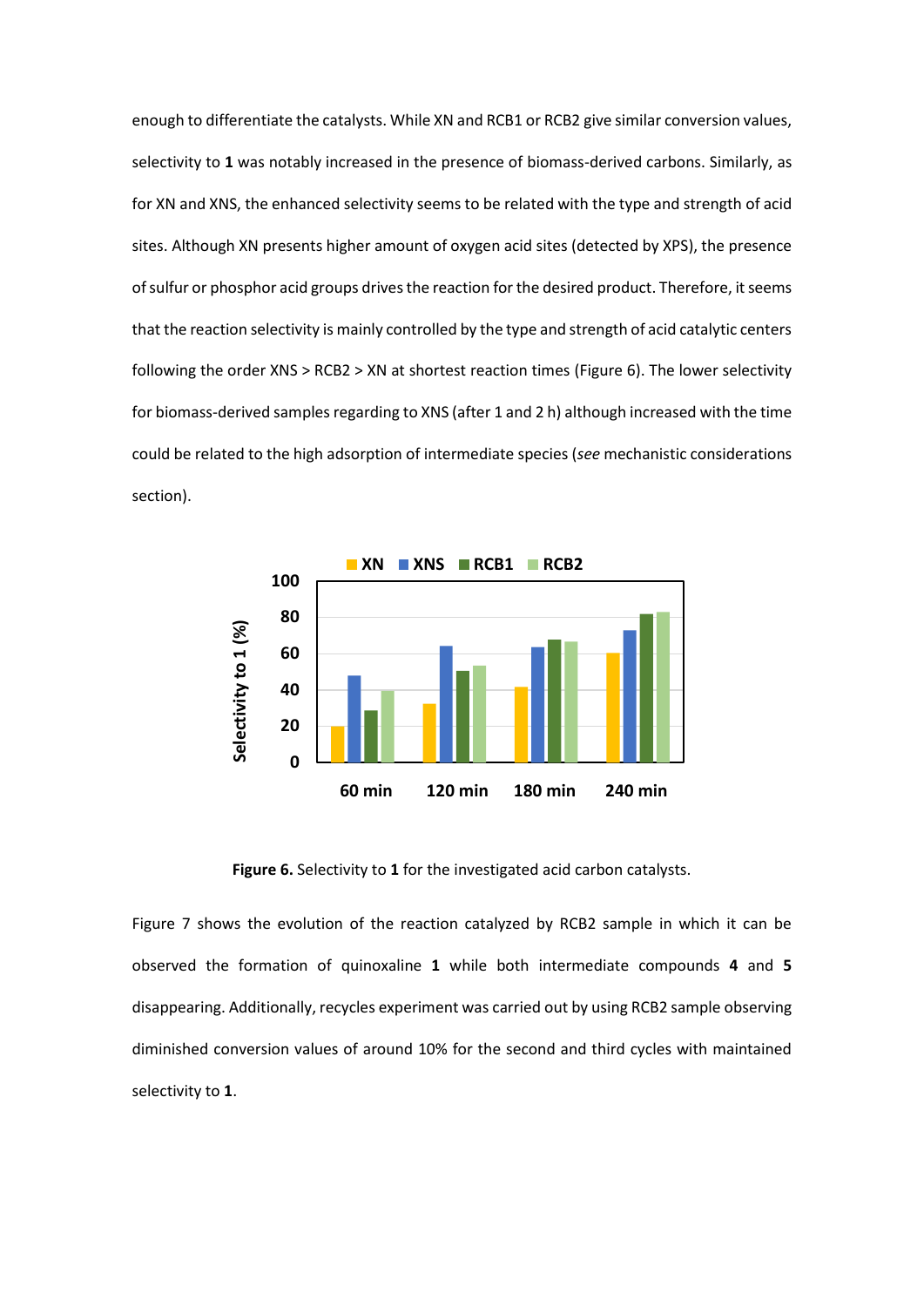

**Figure 7.** Synthesis of quinoxaline **1** from *o*-phenylendiamine **2** and benzoin **3**, under aerobic conditions, in toluene, at 100 °C, catalyzed by biomass-derived porous carbon RCB2. Evolution of the reaction.

Finally, we study the scope of the methodology by using different  $\alpha$ -hydroxi ketones and another diamine under the same experimental conditions in the presence of the one of the most efficient catalysts, RCB2 sample (Scheme 3).



**Scheme 3.** Synthesis of nitrogen heterocycles catalyzed by biomass-derived carbon RCB2, in

toluene at 100 °C.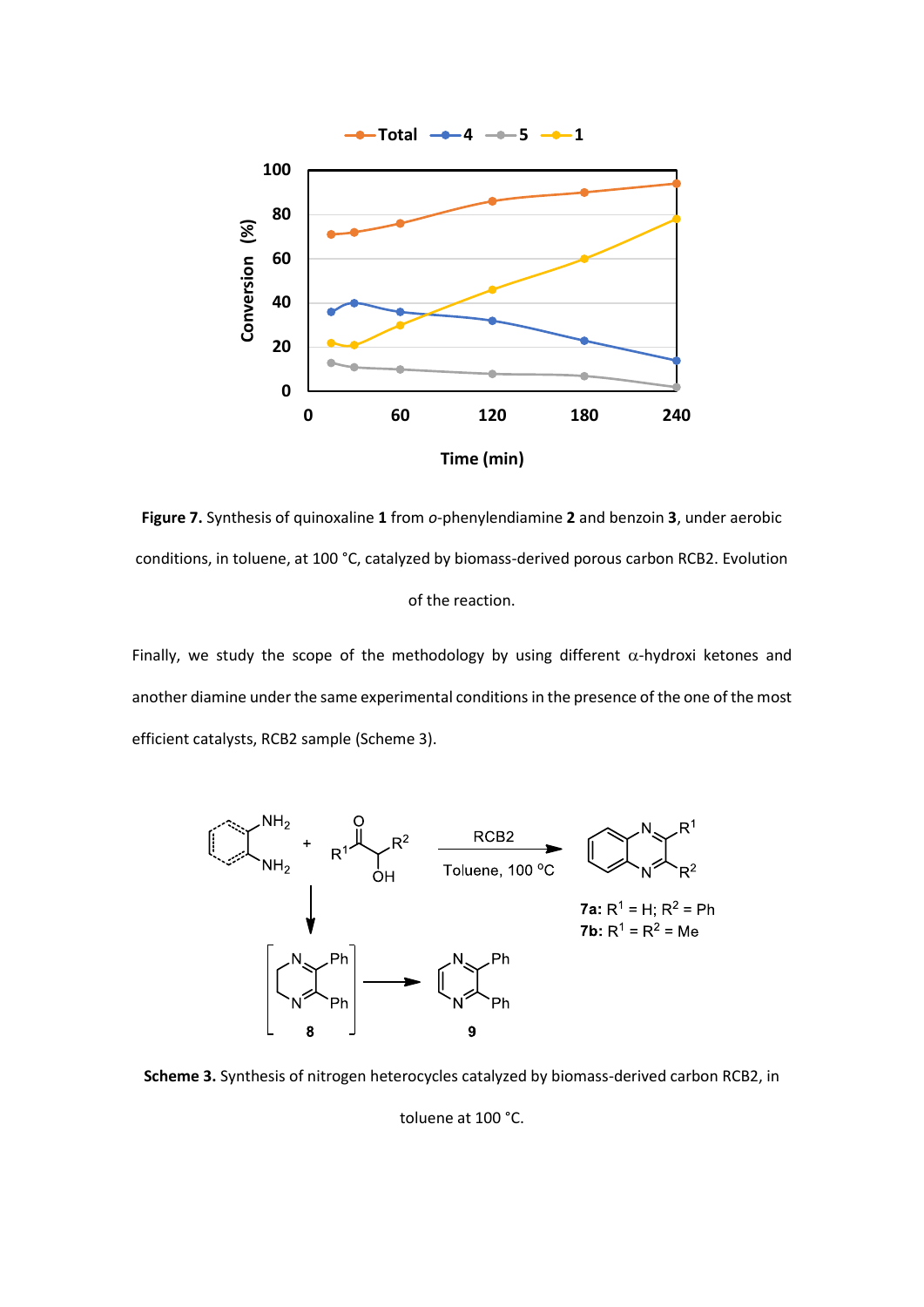Remarkably, quinoxaline **7a** was obtained in 71% with total selectivity in only 30 min of reaction time, while when using acetoin  $(R^1 = R^2 = Me)$  it was observed the formation of **7b** in 60 % with significant decreased selectivity (60 %) after 4h. The formation of intermediate compounds **I2** as Z/E isomers in 1:1 ratio was detected which was progressively transformed into quinoxaline **7b**. It is noteworthy that in this case total conversion was observed after only 30 min of reaction time providing 49% of quinoxaline **7b**. Additionally, we also prepared the dihydropyrazine **8** starting from ethylendiamine and benzoin **3** in 96% of yield with almost total selectivity (96%), after only 30 min of reaction time, which by oxidative aromatization gradually lead to pyrazine **9** (60%, 4h).

In summary, the obtained results are especially relevant because it supposes the easy technological valorization of the biomass into acidic porous carbons able to efficiently catalyze the synthesis of quinoxalines from  $o$ -phenylendiamine 2 and different  $\alpha$ -hydroxi ketones, under aerobic conditions.

#### **3.3. Mechanistic considerations**

Based on our experimental results and considering other alternative reaction mechanism for the transformation of *o*-phenylendiamine **2** and benzoin **3** into quinoxaline **1** catalyzed by acid carbon catalysts, we carried out a succinct theoretical study by analyzing each step as an elementary reaction in gas phase. We select the most reduced models containing exclusively acid functions simulating each series of catalysts (Chart 1) but also the simplest  $\alpha$ -hydroxi ketone for decreasing the computational cost. Obviously, these models do not represent a realistic situation only allowing to analyze the effect of different acid centers in the reaction without any confinement restrictions. It seems reasonable to think that the reaction could follow alternative routes (Paths b or c) as shown in scheme 4. Additionally, we firstly investigate the formation of the intermediate compound **I6** from **I2** in absence or in the presence of the catalysts, particularly using the N-model, following the path a, as reported (Scheme 4, **Path a**). Thus, the computed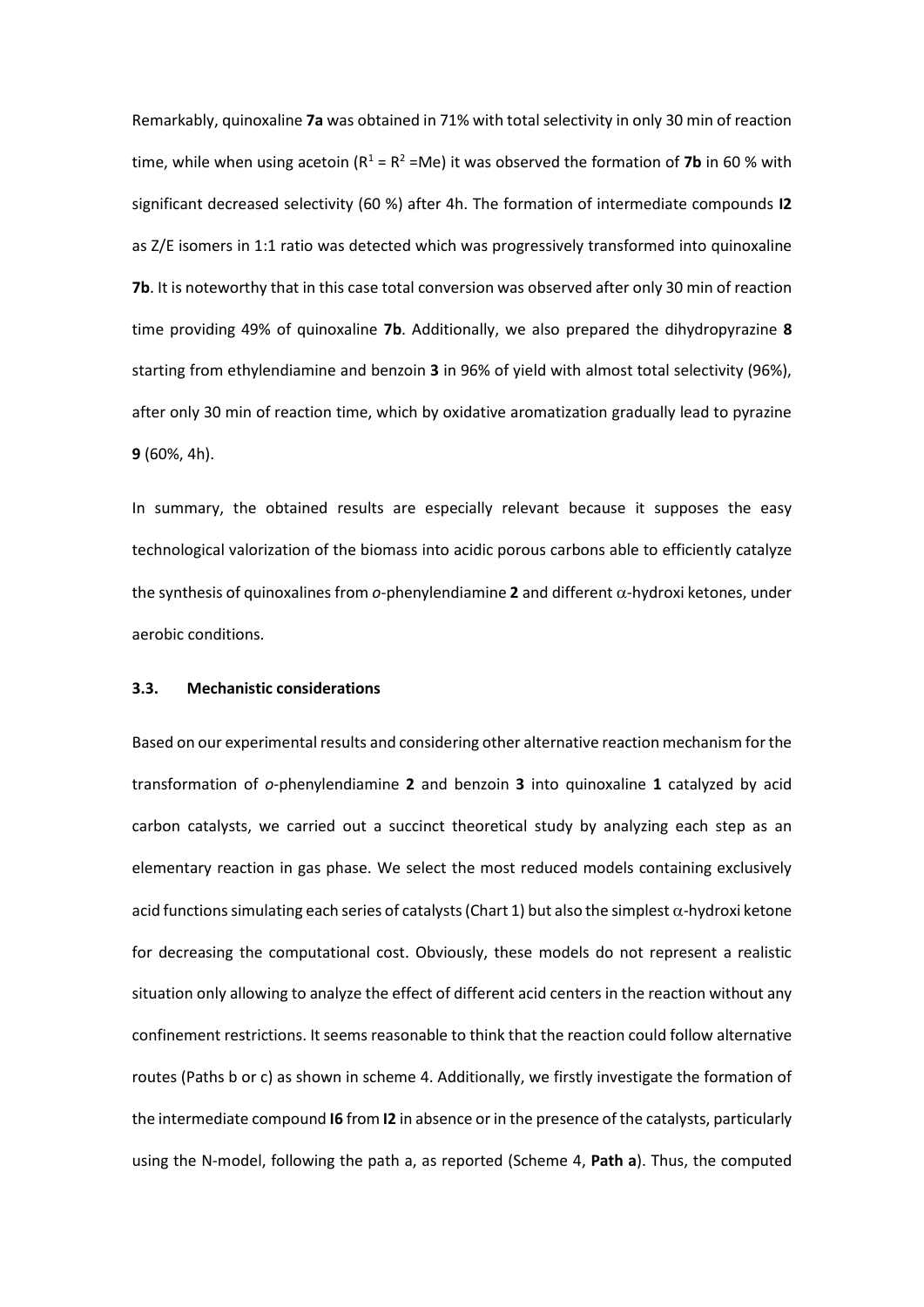transition structures for this transformation in absence (**TSI2-I6**) or using N-model (**N-TSI2-I6**) reveal that the catalyst would not participate in the cyclization reaction giving high and similar relative free energy values,  $\Delta G^{\#}$ , 73.5 and 73.8 Kcal mol<sup>-1</sup> respectively. However, based on our experimental results the reaction is accelerated in the presence of the investigated catalysts. At this regard, it is important to note that the reaction in absence of any catalyst gives 50% of conversion with 36% of selectivity to **1** after 4 h of reaction time. Therefore, considering the formation of intermediate compounds **I2** and **I3** we could assume that the preferred operative pathways for the formation of quinoxaline **1** could be the **path b** or **c** (Scheme 4).



**Scheme 4.** Alternative reaction route for the synthesis of quinoxaline **1** from *o*-

phenylendiamine  $2$  and  $\alpha$ -hydroxi ketones.

Figure 8 depicts both pathways for the four systems, uncatalyzed and the models selected for simulating the active centers of the investigated carbon catalysts.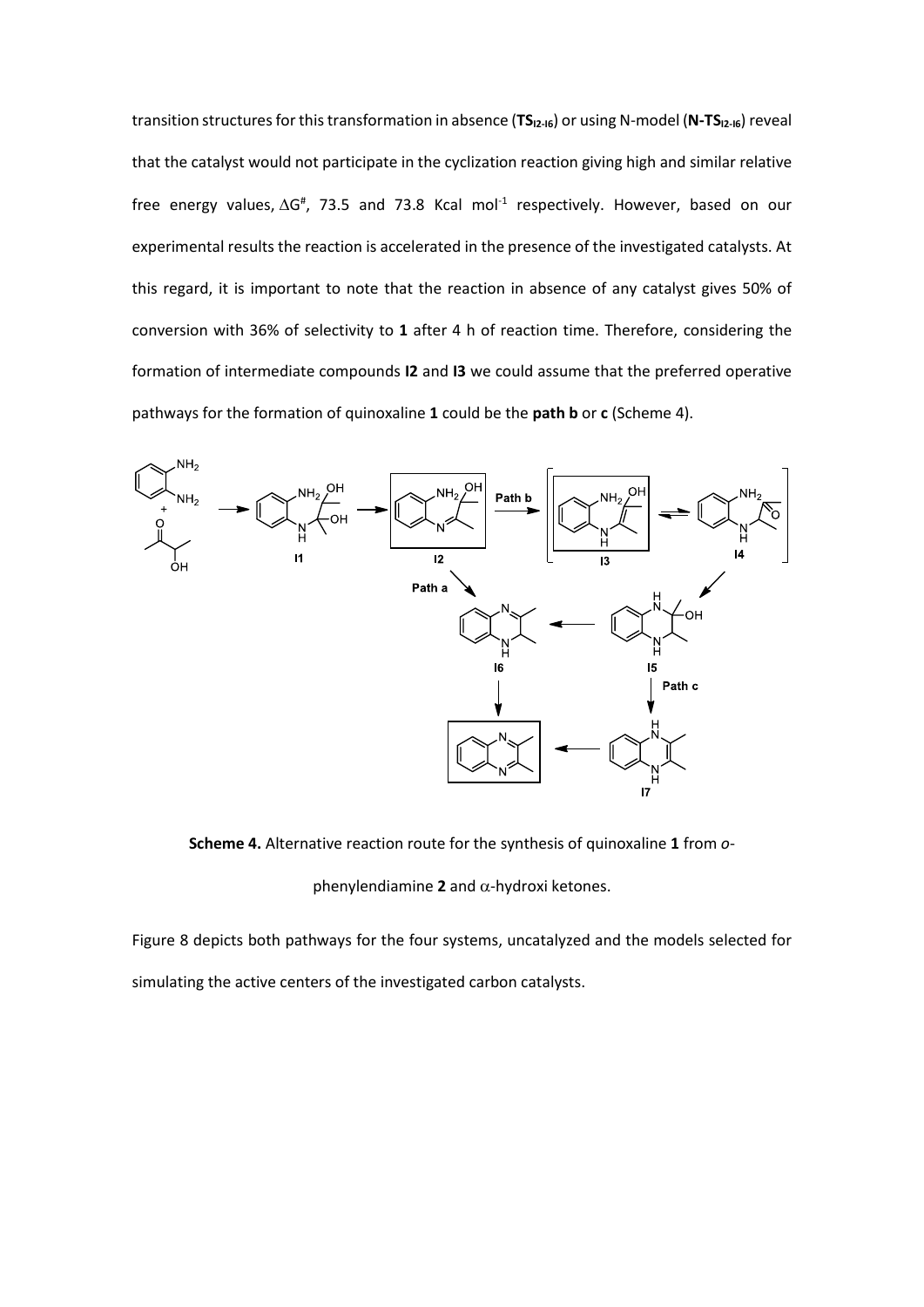![](_page_22_Figure_0.jpeg)

**Figure 8.** Free-energy profiles computed for the uncatalyzed, N, S and P-models catalytic systems following (a) path b and (b) path c in the formation of quinoxaline **1**.

Both pathways for the uncatalyzed reaction show that the relative free-energy values for all the computed transition structures are the highest for each elementary step (close to 40 kcal mol<sup>-1</sup>) more than those found for the catalyzed processes. Two interesting finding were found for the uncatalyzed reaction: (1) initial reactant complex is formed, in which both reagents interact by intra- and intermolecular H-bonds, favoring the approaching of the reagents, and (2) the involvement of one water molecule in **TS**<sub>11-12</sub>, **TS**<sub>12-13</sub> and **TS**<sub>13-14</sub> notably decreasing the activation barrier (from 46.1 to 13.0 kcal mol<sup>-1</sup> for TS<sub>I1-I2</sub> and TS<sub>I1-I2w</sub>, respectively). This fact has been previously observed by the authors in dehydration and heterocyclization reactions since water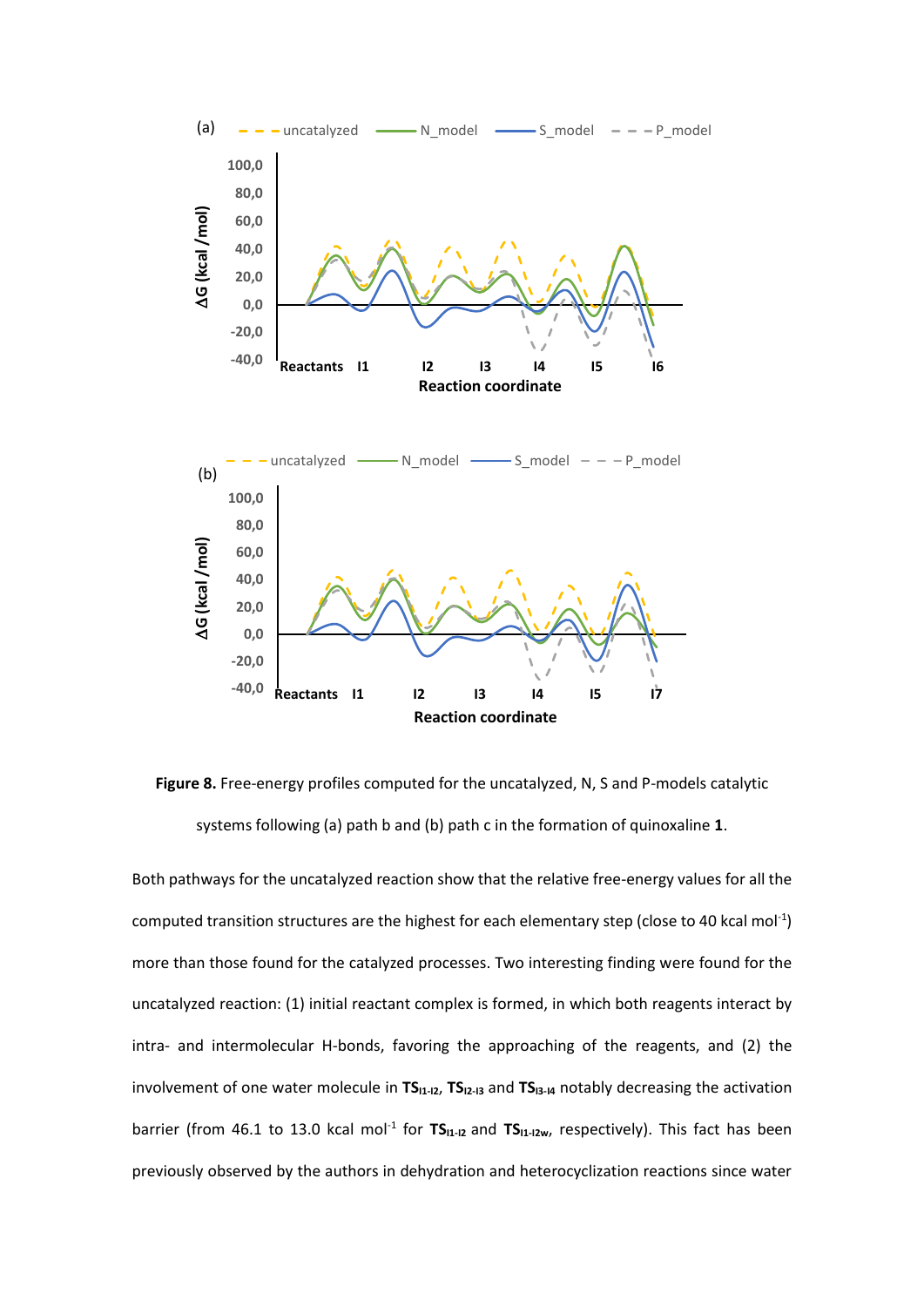molecules can act as bifunctional acid-base catalyst [40,41]. In the same context, the reactant complex formation is also observed for the catalyzed processes in which the acidic proton of the catalysts is H-bounded to the carbonyl acceptor and to the adjacent amine function.

In Figure 9 is shown the optimized transition states TS<sub>11</sub> for the first step of the reaction, comprising the nucleophilic attack of an amine group from **2** to acetoin for the four investigated systems. In all the cases it was observed the formation of C−N bond (1.72287−1.57017Å), simultaneously initiating the hydrogen migration from N2 to N4 in which the −O-H groups from the catalytic model is also involved, thus assisting the almost formation of alcohol in **I1**. It is clear that the acidity plays an important role in the first step of the reaction since the most acid model shows the most advanced TS.

![](_page_23_Figure_2.jpeg)

**Figure 9.** Optimized transition structures for the nucleophilic attack of 2 to acetoin. (a) **TS**<sub>R-11</sub> in the absence of any catalyst (b) N-model; (c) S-models and (d) P-model. Relevant distances are expressed in Å.

Comparing the energy profiles shown in the Figure 8, it is observed reduced free-energy values (6.6-9.9 kcal mol<sup>-1</sup> for **TS**<sub>R-11</sub> and 6.3-7.3 kcal mol<sup>-1</sup> for **TS**<sub>11-12w</sub>) for the initial nucleophilic additions and dehydrations in the presence of N and P-models, this decrease being more pronounced in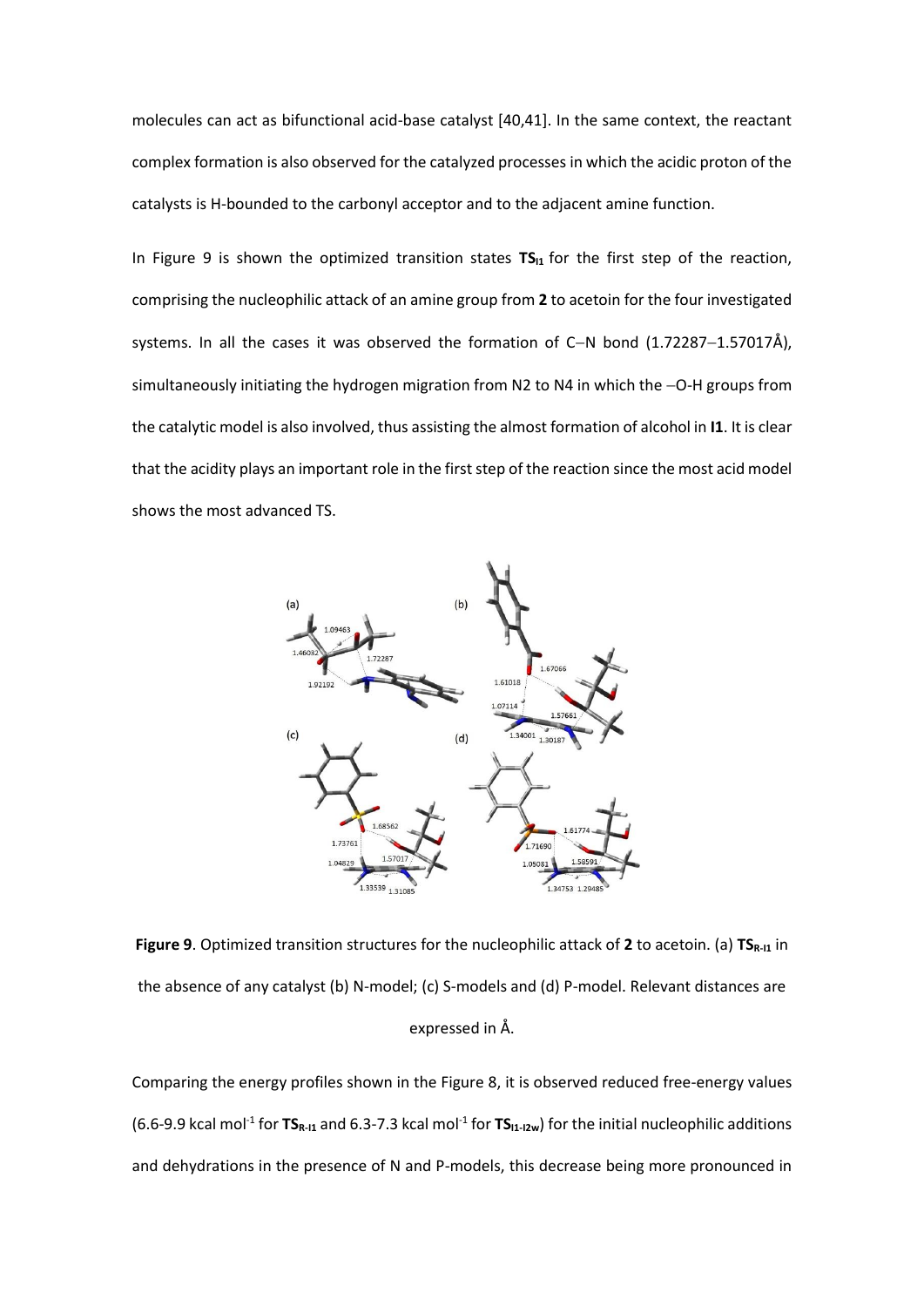the case of S-model probably due to the higher acidity of the sulfonic acid functions as expected. It is important to note that the intermediate **I3** was not experimentally observed when the reaction was carried out when using acetoin instead benzoin probably due to the additional stabilization by the presence of phenyl groups. The main energy differences were observed for the following elementary steps comprising successive imine-enamine and enol-keto tautomerisms followed by heterocyclization to give **I5** in which the energy barrier is notable decreased in the presence of acid catalytic models (Figure 8). Barely energetic differences exist for the dehydration of **I5** to **I6** or **I7** for the uncatalyzed process. However, the obtained results suggest that this feature is changed for the catalytic processes; while the reaction in the presence of N-model seems to occur following the **path c**, S- and P-models would catalyze the reaction though the **path b**. At this respect, traces of intermediate compound **I7** were exclusively detected in the <sup>1</sup>H NMR spectra for the reaction catalyzed by XN (N-model), by the presence of signal centered at  $\delta$  6.5 which could be assigned to the aromatic protons of the dyhidroquinoxaline skeleton.

Finally, both intermediate compounds **I6** or **I7** could evolve to quinoxaline **1** by oxidative aromatization in the presence of acid carbon catalysts under study. This fact is supported by studies concerning the oxidative conversion of a great variety of compounds such as benzylic and allylic alcohols and different nitrogen heterocycles including 2-arylimidazolines, indolines, pyrazolines, 3,4-dihydropyrimidin-2(1*H*)-ones, among others, by using activated carbon– molecular oxygen systems [42]. It seems that the surface area, the micro- and mesoporosity and the amount of the oxygenated functional groups and the type of acid sites can play an important role in the oxidative reaction.

# **4. Conclusions**

We report herein for the first-time acid biomass-derived carbons able to efficiently catalyze the synthesis of quinoxalines. Using the biomass *Hedychium gardnerianum*, an undesired invasive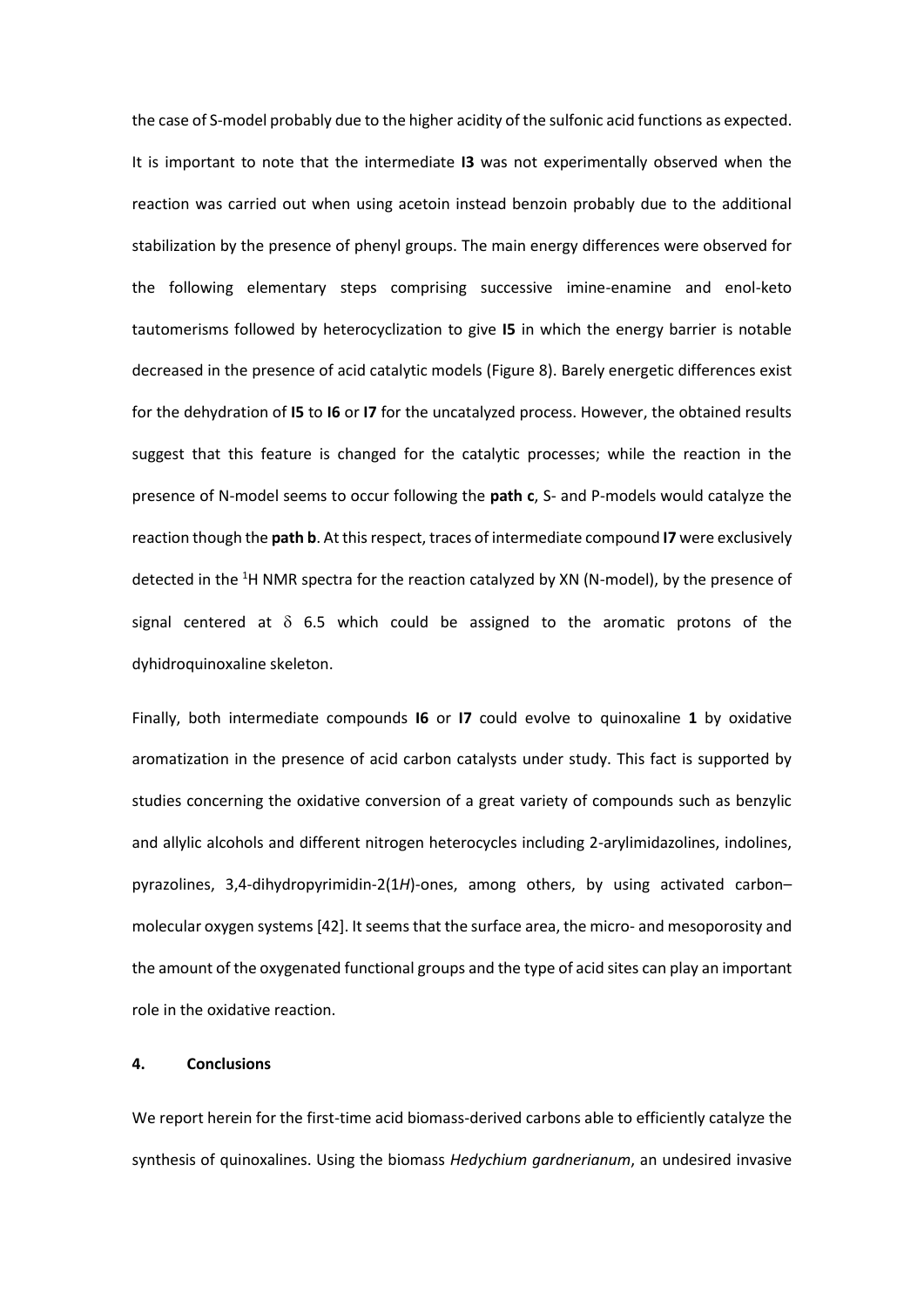plant, as precursor it was possible to obtain ACs with highly developed porosity by chemical activation with  $H_3PO_4$ . The obtained carbon material (RCB2) presented very promising textural properties with a BET area of 2197  $m^2 g^1$  and a pore volume of 1.39 cm<sup>3</sup>  $g^1$ , comprising both micro and mesopores. The chemical activation step allowed the simultaneous activation and functionalization of the carbon surface, with the introduction of phosphorus base functional groups. These biomass derived carbons revealed high activity and selectivity in the synthesis of quinoxaline **1** from *o*-phenylendiamine **2** and benzoin **3,** 94% conversion and 83% selectivity. Our experimental and theoretical results demonstrate that the reaction is mainly controlled by the type and number of acid sites following an alternative reaction pathway consisting of: (1) nucleophilic addition between reactants and subsequent dehydration, (2) successive imineenamine and ceto-enol tautomerisms, (3) heterocyclization followed by dehydration, and finally (4) aromatization to give quinoxalines, but also the micro-and mesoporosity could be also involved in the last oxidative reaction.

#### **5. Acknowledgements**

This work has been supported by Spanish Ministry (CTM 2014-56668-R project) and Associated Laboratory for Sustainable Chemistry – Clean Processes and Technologies - LAQV which is financed by national funds from FCT/MEC (UID/QUI/50006/2013) and co-financed by the ERDF under the PT2020 Partnership Agreement (POCI-01-0145-FEDER - 007265). Ines Matos thanks FCT for the Investigador FCT contract IF/01242/2014/CP1224/CT0008 and M. Bernardo for postdoc fellowship (SFRH/BPD/93407/2013). Authors also thank to Dr. Helena Cristina Meneses e Vasconcelos from Universidade dos Açores, for the vegetal precursor. I, Matos also thanks Fundacion Carolina.

## **6. References**

[1] C.R. Correa, A. Kruse, Biobased functional carbon materials: Production, characterization, and applications-A review, Materials (Basel). 11 (2018) 1568. doi:10.3390/ma11091568.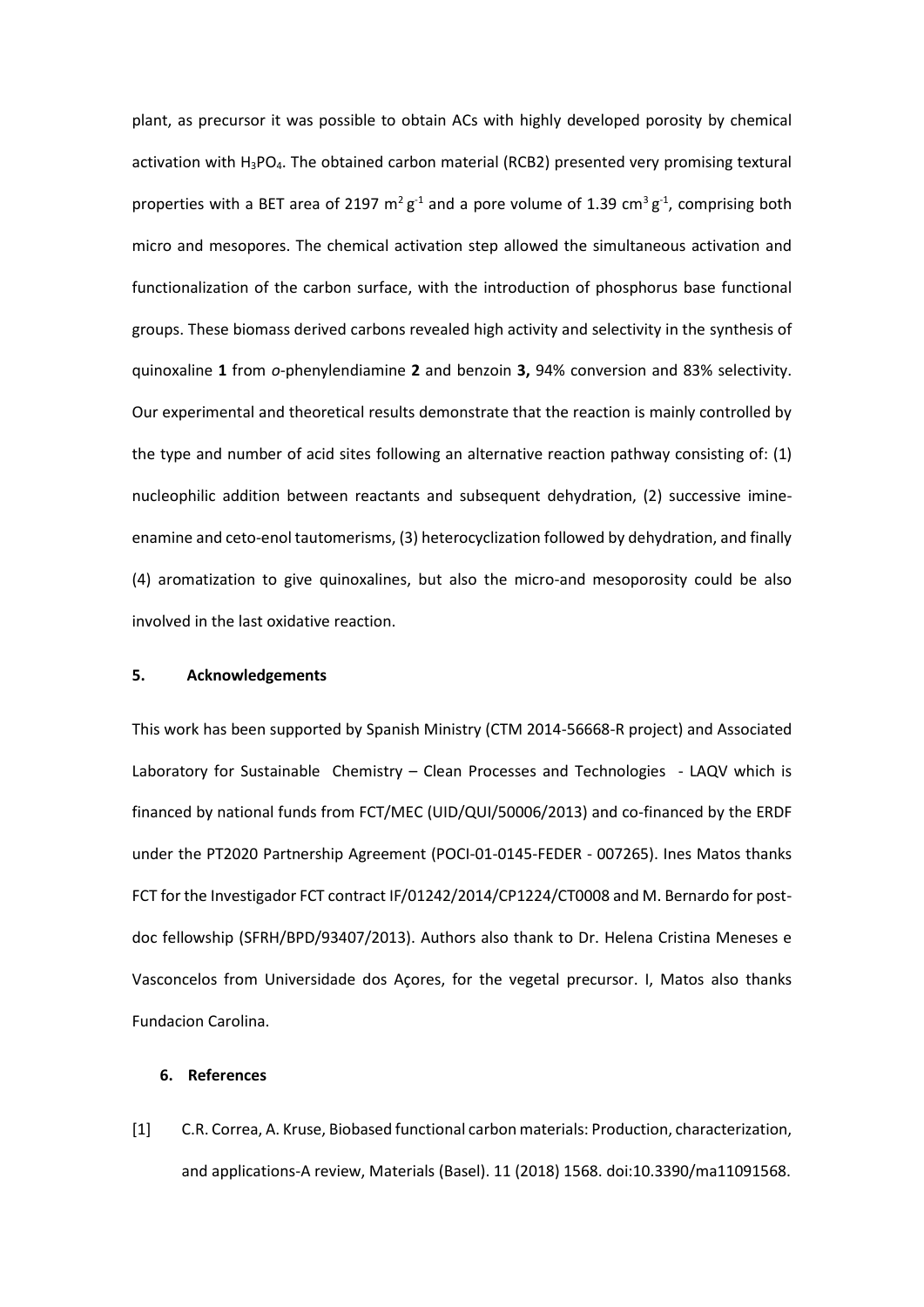- [2] N. Supanchaiyamat, K. Jetsrisuparb, J.T.N. Knijnenburg, D.C.W. Tsang, A.J. Hunt, Lignin materials for adsorption: Current trend, perspectives and opportunities, Bioresour. Technol. 272 (2019) 570–581. doi:10.1016/J.BIORTECH.2018.09.139.
- [3] K. Gawl, Z. Status, R. Assessment, R. Last, R. Florestais, Hedychium gardnerianum (kahili ginger), Invasoras.Pt. (2014) 4–7.
- [4] F. Rodŕíguez-Reinoso, A. Sepulveda-Escribano, Carbon Materials for Catalysis, in: Carbon Mater. Catal., John Wiley & Sons, 2008: pp. 131–155. doi:10.1002/9780470403709.ch4.
- [5] I. Matos, M. Bernardo, I. Fonseca, Porous carbon: A versatile material for catalysis, Catal. Today. 285 (2017) 194–203. doi:10.1016/j.cattod.2017.01.039.
- [6] E. Pérez-Mayoral, V. Calvino-Casilda, E. Soriano, Metal-supported carbon-based materials: opportunities and challenges in the synthesis of valuable products, Catal. Sci. Technol. 6 (2016) 1265–1291. doi:10.1039/C5CY01437A.
- [7] S. De, A.M. Balu, J.C. Van Der Waal, R. Luque, Biomass-derived porous carbon materials: Synthesis and catalytic applications, ChemCatChem. 7 (2015) 1608–1629. doi:10.1002/cctc.201500081.
- [8] R.M. P Pérez-Mayoral, E.; Calvino-Casilda, V.; Godino, M.; López-Peinado, A. J.; Martín-Aranda, Green Synthetic Approaches for Biologically Relevant Heterocycles: An Overview, in: G. Brahmachari (Ed.), Green Synth. Approaches Biol. Relev. Heterocycles, Elsevier Science, 2015: pp. 378–403. doi:10.1016/B978-0-12-800070-0.00011-6.
- [9] E. Pérez-Mayoral, E. Soriano, F.J. Martín-Aranda, R. M. Maldonado-Hódar, Mesoporous Catalytic Materials and Fine Chemistry., in: M. Aliofkhazrae (Ed.), Compr. Guid. Mesoporous Mater. Vol. 1 Synth. Charact., Nova Science Publishers, Inc., 2015: pp. 83– 118.
- [10] J.A. Pereira, A.M. Pessoa, M.N.D.S. Cordeiro, R. Fernandes, C. Prudêncio, J.P. Noronha,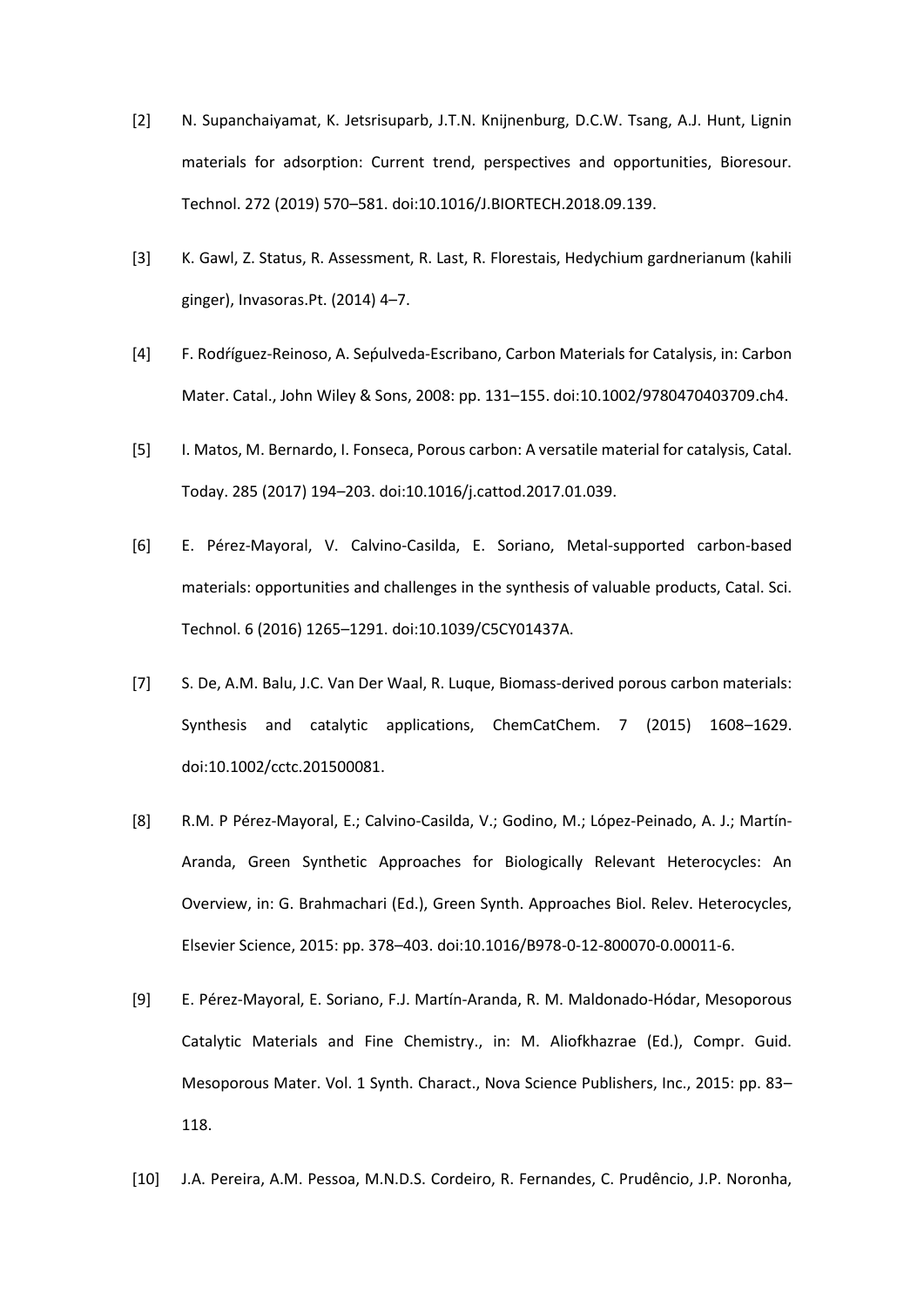M. Vieira, Quinoxaline, its derivatives and applications: A State of the Art review, Eur. J. Med. Chem. 97 (2015) 664–672. doi:10.1016/j.ejmech.2014.06.058.

- [11] K.T. Venkateswara Rao, P.S. Sai Prasad, N. Lingaiah, Iron exchanged molybdophosphoric acid as an efficient heterogeneous catalyst for the synthesis of quinoxalines, J. Mol. Catal. A Chem. 312 (2009) 65–69. doi:10.1016/j.molcata.2009.07.005.
- [12] T. Huang, D. Jiang, J. Chen, W. Gao, J. Ding, H. Wu, Silica sulfuric acid (SSA)/polyethylene glycol (PEG) as a recyclable system for the synthesis of quinoxalines and pyrazines, Synth. Commun. 41 (2011) 3334–3343. doi:10.1080/00397911.2010.517894.
- [13] B. Das, K. Venkateswarlu, K. Suneel, A. Majhi, An efficient and convenient protocol for the synthesis of quinoxalines and dihydropyrazines via cyclization-oxidation processes using HClO4·SiO2 as a heterogeneous recyclable catalyst, Tetrahedron Lett. 48 (2007) 5371–5374. doi:10.1016/j.tetlet.2007.06.036.
- [14] V. Jeena, R.S. Robinson, An environmentally friendly, cost effective synthesis of quinoxalines: The influence of microwave reaction conditions, Tetrahedron Lett. 55 (2014) 642–645. doi:10.1016/j.tetlet.2013.11.100.
- [15] L.Y. Fan, L. Wei, W.J. Hua, X.X. Li, Yb modified NaY zeolite: A recyclable and efficient catalyst for quinoxaline synthesis, Chinese Chem. Lett. 25 (2014) 1203–1206. doi:10.1016/j.cclet.2014.03.003.
- [16] G.H. Dang, Y.T.H. Vu, Q.A. Dong, D.T. Le, T. Truong, N.T.S. Phan, Quinoxaline synthesis via oxidative cyclization reaction using metal-organic framework Cu(BDC) as an efficient heterogeneous catalyst, Appl. Catal. A Gen. 491 (2015) 189–195. doi:10.1016/j.apcata.2014.11.009.
- [17] V.K. Akkilagunta, V.P. Reddy, R.R. Kakulapati, Aqueous-phase aerobic oxidation of alcohols by Ru/C in the presence of cyclodextrin: One-pot biomimetic approach to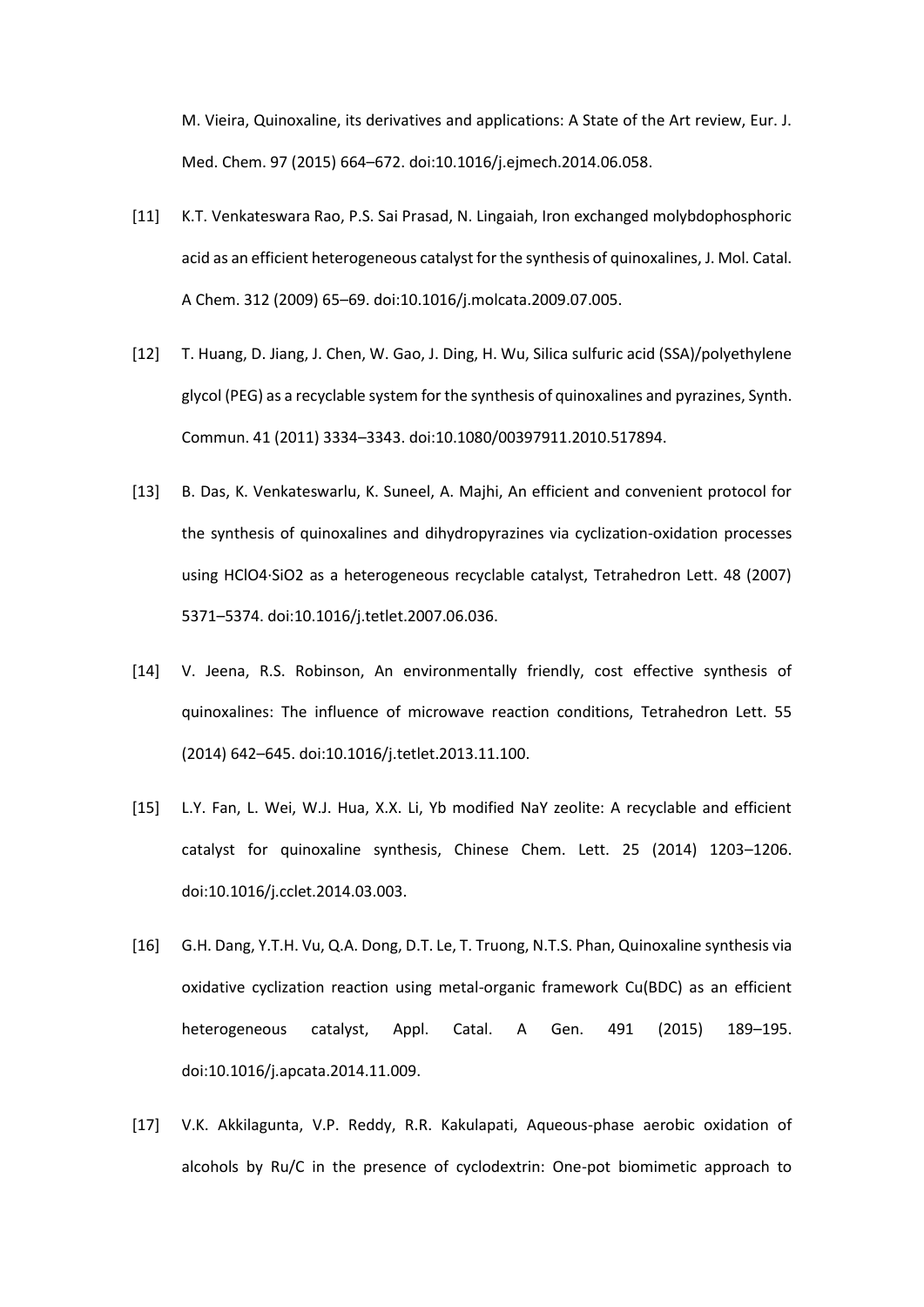quinoxaline synthesis, Synlett. 2010 (2010) 2571–2574. doi:10.1055/s-0030-1258775.

- [18] N. Shah, E. Gravel, D. V. Jawale, E. Doris, I.N.N. Namboothiri, Synthesis of quinoxalines by a carbon nanotube-gold nanohybrid-catalyzed cascade reaction of vicinal diols and keto alcohols with diamines, ChemCatChem. 7 (2015) 57–61. doi:10.1002/cctc.201402782.
- [19] M. Godino-Ojer, E. Soriano, V. Calvino-Casilda, F.J. Maldonado-Hódar, E. Pérez-Mayoral, Metal-free synthesis of quinolines catalyzed by carbon aerogels: Influence of the porous texture and surface chemistry, Chem. Eng. J. 314 (2017) 488–497. doi:10.1016/j.cej.2016.12.006.
- [20] J. Lõpez-Sanz, E. Pérez-Mayoral, E. Soriano, D. Omenat-Morán, C.J. Durán, R.M. Martín-Aranda, I. Matos, I. Fonseca, Acid-activated carbon materials: Cheaper alternative catalysts for the synthesis of substituted quinolines, ChemCatChem. 5 (2013) 3736–3742. doi:10.1002/cctc.201300626.
- [21] I. Matos, P.D. Neves, J.E. Castanheiro, E. Perez-Mayoral, R. Martin-Aranda, C. Duran-Valle, J. Vital, A.M. Botelho Do Rego, I.M. Fonseca, Mesoporous carbon as an efficient catalyst for alcoholysis and aminolysis of epoxides, Appl. Catal. A Gen. 439–440 (2012) 24–30. doi:10.1016/j.apcata.2012.06.036.
- [22] Y. Zhai, Y. Dou, X. Liu, S.S. Park, C.S. Ha, D. Zhao, Soft-template synthesis of ordered mesoporous carbon/nanoparticle nickel composites with a high surface area, Carbon N. Y. 49 (2011) 545–555. doi:10.1016/j.carbon.2010.09.055.
- [23] Y. Meng, D. Gu, F. Zhang, Y. Shi, L. Cheng, D. Feng, Z. Wu, Z. Chen, Y. Wan, A. Stein, D. Zhao, A family of highly ordered mesoporous polymer resin and carbon structures from organic-organic self-assembly, Chem. Mater. 18 (2006) 4447–4464. doi:10.1021/cm060921u.
- [24] Y. Meng, D. Gu, F. Zhang, Y. Shi, H. Yang, Z. Li, C. Yu, B. Tu, D. Zhao, Ordered mesoporous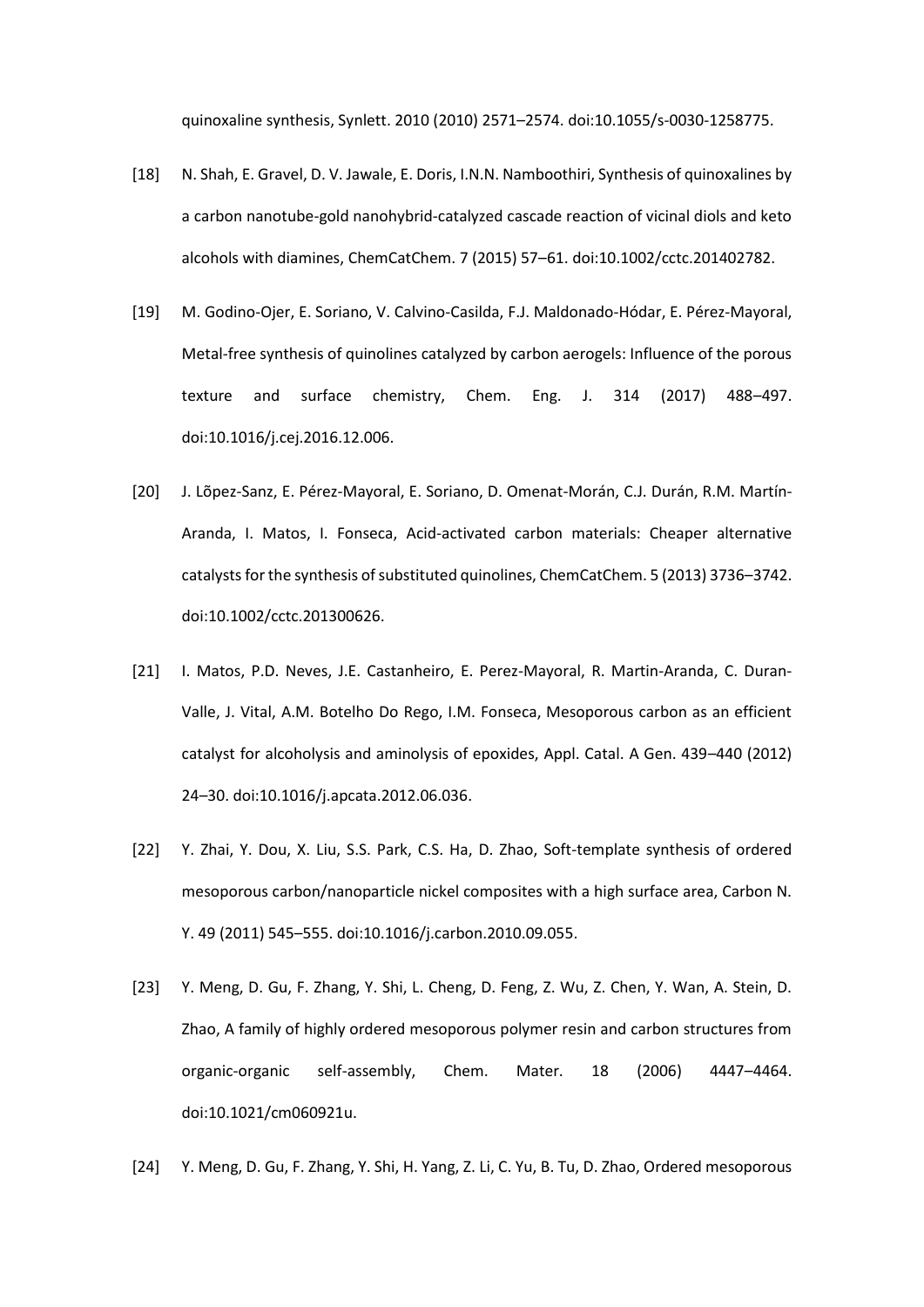polymers and homologous carbon frameworks: Amphiphilic surfactant templating and direct transformation, Angew. Chemie - Int. Ed. 44 (2005) 7053–7059. doi:10.1002/anie.200501561.

- [25] C. Lin, J.A. Ritter, Effect of synthesis PH on the structure of carbon xerogels, Carbon N. Y. 35 (1997) 1271–1278. doi:10.1016/S0008-6223(97)00069-9.
- [26] J.S. Noh, J.A. Schwarz, Estimation of the point of zero charge of simple oxides by mass titration, J. Colloid Interface Sci. 130 (1989) 157–164. doi:10.1016/0021-9797(89)90086- 6.
- [27] F. Mohsenzadeh, K. Aghapoor, H.R. Darabi, Benign approaches for the microwaveassisted synthesis of quinoxalines, J. Braz. Chem. Soc. 18 (2007) 297–303. doi:10.1590/S0103-50532007000200009.
- [28] D.J.F. M.J. Frisch, G.W. Trucks, H.B. Schlegel, G.E. Scuseria, M.A. Robb, J.R. Cheeseman, G. Scalmani, V. Barone, B. Mennucci, G.A. Petersson, H. Nakatsuji, M. Caricato, X. Li, H.P. Hratchian, A.F. Izmaylov, J. Bloino, G. Zheng, J.L. Sonnenberg, M.Hada, M. Ehara, Gaussian 09 Revision B.01, Gaussian,Inc., Wallingford CT, 2010, (n.d.).
- [29] M. Thommes, K. Kaneko, A. V Neimark, J.P. Olivier, F. Rodriguez-reinoso, J. Rouquerol, K.S.W. Sing, Physisorption of gases , with special reference to the evaluation of surface area and pore size distribution ( IUPAC Technical Report ), Pure Appl. Chem. 87 (2015) 1051–1069. doi:10.1515/pac-2014-1117.
- [30] Y. Meng, D. Gu, F. Zhang, Y. Shi, H. Yang, Z. Li, C. Yu, B. Tu, D. Zhao, Ordered mesoporous polymers and homologous carbon frameworks: Amphiphilic surfactant templating and direct transformation, Angew. Chemie - Int. Ed. 44 (2005) 7053–7059. doi:10.1002/anie.200501561.
- [31] S.M. Yakout, G. Sharaf El-Deen, Characterization of activated carbon prepared by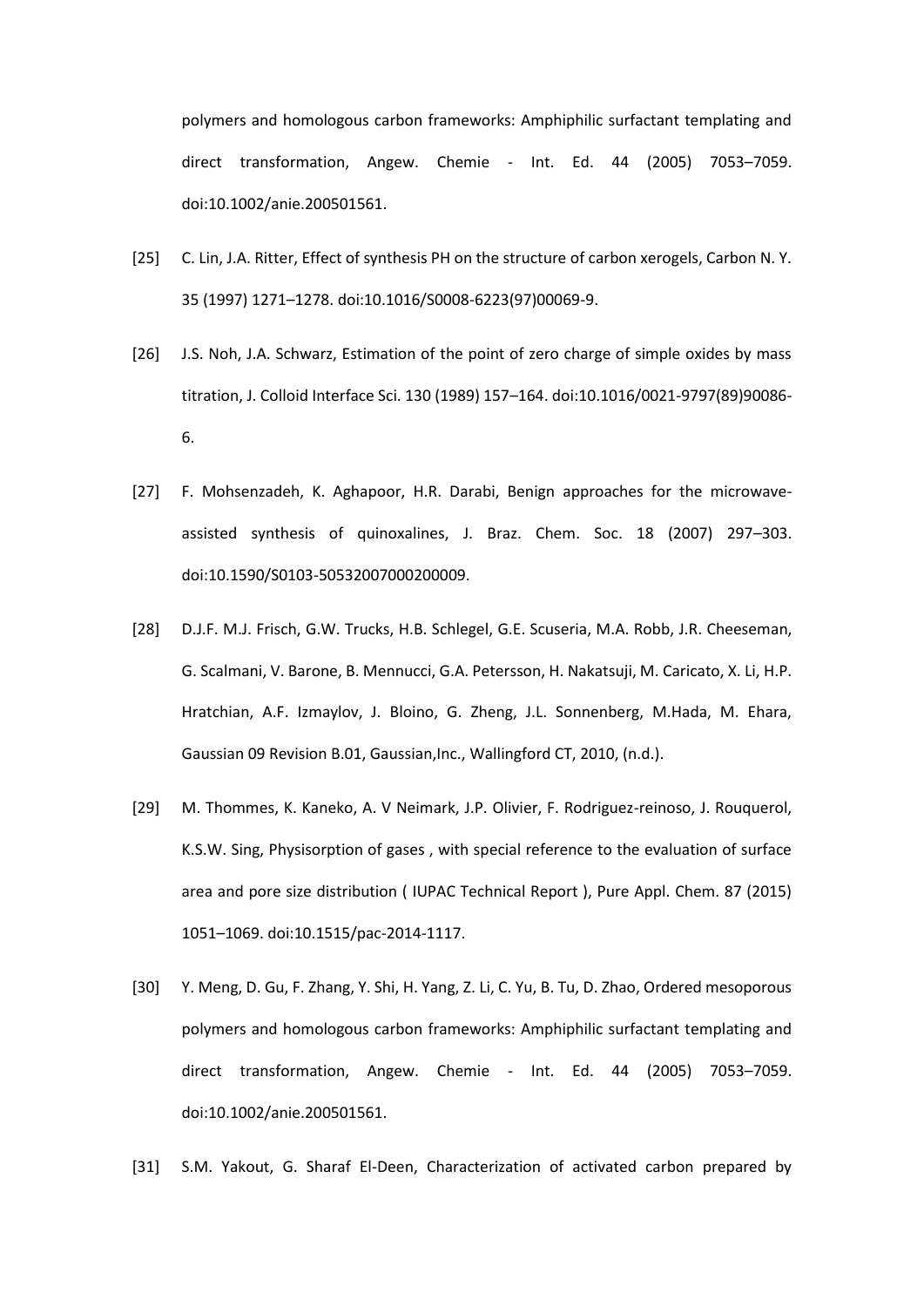phosphoric acid activation of olive stones, Arab. J. Chem. 9 (2016) S1155–S1162. doi:10.1016/J.ARABJC.2011.12.002.

- [32] G.Z. Zhu, X.L. Deng, M. Hou, K. Sun, Y.P. Zhang, P. Li, F.M. Liang, Comparative study on characterization and adsorption properties of activated carbons by phosphoric acid activation from corncob and its acid and alkaline hydrolysis residues, Fuel Process. Technol. 144 (2016) 255–261. doi:10.1016/j.fuproc.2016.01.007.
- [33] J.S. Duke-Cohan, C. Morimoto, S.F. Schlossman, Depletion of the helper/inducer (memory) T cell subset using a bispecific antibody-toxin conjugate directed against CD4 and CD29, Transplantation. 56 (1993) 1188–1196. doi:10.1002/aic.12056.
- [34] I. Matos, M.F. Silva, R. Ruiz-Rosas, J. Vital, J. Rodríguez-Mirasol, T. Cordero, J.E. Castanheiro, I.M. Fonseca, Methoxylation of a-pinene over mesoporous carbons and microporous carbons: A comparative study, Microporous Mesoporous Mater. 199 (2014) 66–73. doi:10.1016/j.micromeso.2014.08.006.
- [35] C.J. Durán-Valle, M. Madrigal-Martínez, M. Martínez-Gallego, I.M. Fonseca, I. Matos, A.M. Botelho Do Rego, Activated carbon as a catalyst for the synthesis of Nalkylimidazoles and imidazolium ionic liquids, Catal. Today. 187 (2012) 108–114. doi:10.1016/j.cattod.2011.12.021.
- [36] A.F. Carvalho, A.J.S. Fernandes, C. Leitão, J. Deuermeier, A.C. Marques, R. Martins, E. Fortunato, F.M. Costa, Laser-Induced Graphene Strain Sensors Produced by Ultraviolet Irradiation of Polyimide, Adv. Funct. Mater. 28 (2018) 1805271. doi:10.1002/adfm.201805271.
- [37] B.P. Payne, M.C. Biesinger, N.S. McIntyre, X-ray photoelectron spectroscopy studies of reactions on chromium metal and chromium oxide surfaces, J. Electron Spectros. Relat. Phenomena. 184 (2011) 29–37. doi:10.1016/j.elspec.2010.12.001.